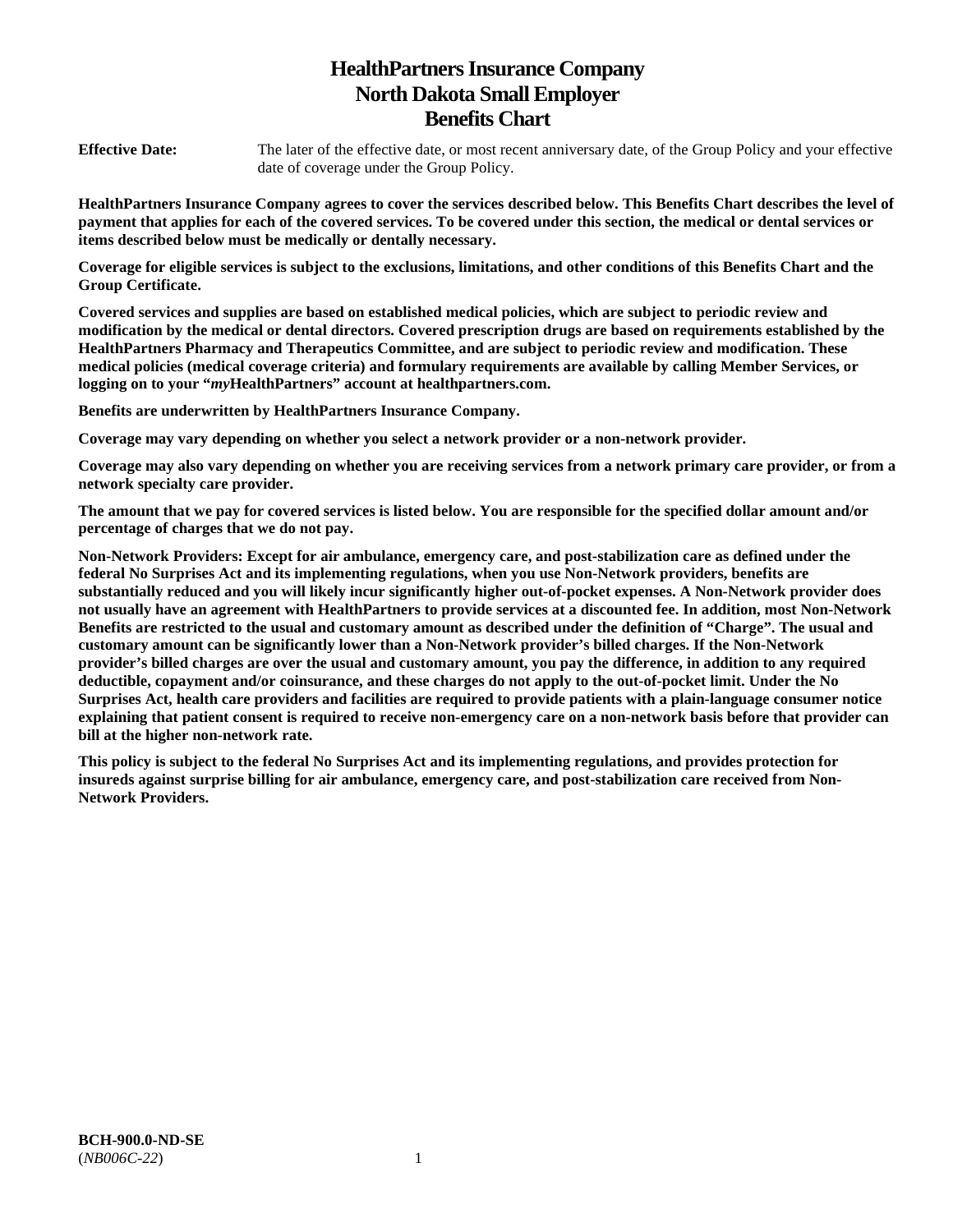# **These definitions apply to this Benefits Chart. They also apply to the Group Certificate.**

| <b>Biosimilar Drug:</b> | A prescription drug, approved by the Food and Drug Administration (FDA), that the FDA has<br>determined is biosimilar to and interchangeable with a biological brand name drug. Biosimilar drugs<br>are not considered generic drugs and are not covered under the generic drug benefit.                                                                                                                                                                                                                                                                                                                                        |
|-------------------------|---------------------------------------------------------------------------------------------------------------------------------------------------------------------------------------------------------------------------------------------------------------------------------------------------------------------------------------------------------------------------------------------------------------------------------------------------------------------------------------------------------------------------------------------------------------------------------------------------------------------------------|
| <b>Brand Name Drug:</b> | A prescription drug, approved by the Food and Drug Administration (FDA), that is manufactured,<br>sold, or licensed for sale under a trademark by the pharmaceutical company that originally researched<br>and developed the drug. Brand name drugs have the same active-ingredient formula as the generic<br>version of the drug. However, generic drugs are manufactured and sold by other drug manufacturers<br>and are generally not available until after the patent on the brand name drug has expired. A few brand<br>name drugs may be covered at the generic drug benefit level if this is indicated on the formulary. |
| <b>Calendar Year:</b>   | This is the 12-month period beginning 12:01 A.M. Central Time, on January 1, and ending 12:01 A.M. Central<br>Time of the next following December 31.                                                                                                                                                                                                                                                                                                                                                                                                                                                                           |
| <b>Charge:</b>          | For covered services delivered by participating network providers, is the provider's discounted charge<br>for a given medical/surgical service, procedure or item.                                                                                                                                                                                                                                                                                                                                                                                                                                                              |
|                         | For covered services delivered by Non-Network providers, a contracted rate may apply if such<br>arrangement is available to HealthPartners.                                                                                                                                                                                                                                                                                                                                                                                                                                                                                     |
|                         | For the Usual and Customary Charge for covered services delivered by non-network providers, our<br>payment is calculated using one of the following options to be determined at HealthPartners'<br>discretion: 1) a percentage of the Medicare fee schedule; 2) a comparable schedule if the service is not<br>on the Medicare fee schedule; or 3) a commercially reasonable rate for such service.                                                                                                                                                                                                                             |
|                         | The Usual and Customary Charge is the maximum amount allowed that we consider in the calculation<br>of the payment of charges incurred for certain covered services. You must pay for any charges above<br>the usual and customary charge, and they do not apply to the out-of-pocket limit.                                                                                                                                                                                                                                                                                                                                    |
|                         | A charge is incurred for covered ambulatory medical and surgical services, on the date the service or<br>item is provided. A charge is incurred for covered inpatient services, on the date of admission to a<br>hospital. To be covered, a charge must be incurred on or after your effective date and on or before the<br>termination date.                                                                                                                                                                                                                                                                                   |
|                         | Copayment/Coinsurance: The specified dollar amount, or percentage, of charges incurred for covered services, which we do not<br>pay, but which you must pay, each time you receive certain medical services, procedures or items.<br>Our payment for those covered services or items begins after the copayment or coinsurance is<br>satisfied. Covered services or items requiring a copayment or coinsurance are specified in this<br>Benefits Chart.                                                                                                                                                                         |
|                         | For services provided by a network provider:                                                                                                                                                                                                                                                                                                                                                                                                                                                                                                                                                                                    |
|                         | An amount which is listed as a flat dollar copayment is applied to a network provider's discounted<br>charges for a given service. However, if the network provider's discounted charge for a service or<br>item is less than the flat dollar copayment, you will pay the network provider's discounted charge. An<br>amount which is listed as a percentage of charges or coinsurance is based on the network provider's<br>discounted charges, calculated at the time the claim is processed, which may include an agreed upon<br>fee schedule rate for case rate or withhold arrangements.                                   |
|                         | For services provided by a non-network provider:                                                                                                                                                                                                                                                                                                                                                                                                                                                                                                                                                                                |
|                         | Any copayment or coinsurance is applied to the lesser of the provider's charges or the usual and<br>customary charge for a service.                                                                                                                                                                                                                                                                                                                                                                                                                                                                                             |
|                         | A copayment or coinsurance is due at the time a service is provided, or when billed by the provider.<br>The copayment or coinsurance applicable for a scheduled visit with a network provider will be<br>collected for each visit, late cancellation and failed appointment.                                                                                                                                                                                                                                                                                                                                                    |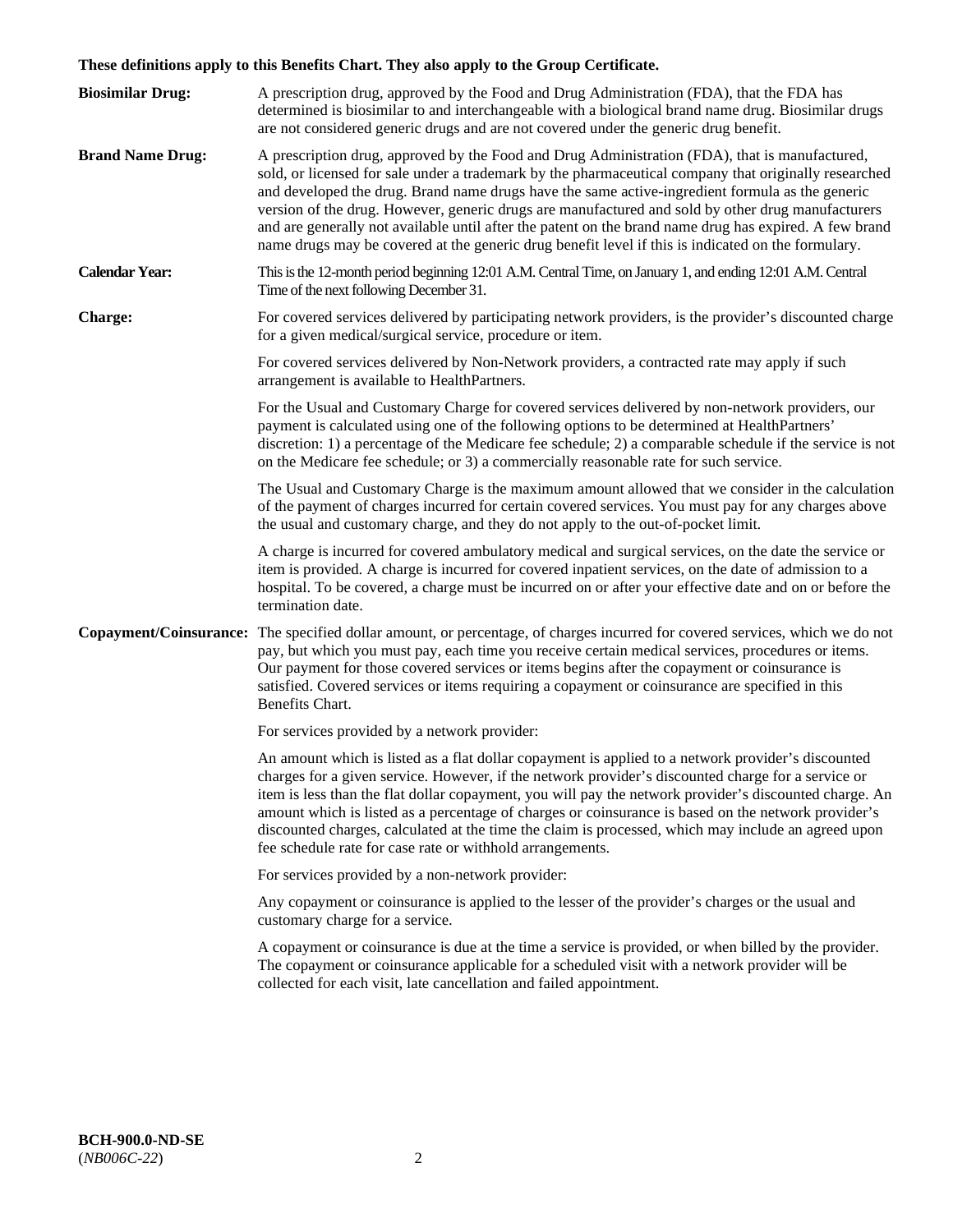| Deductible:                                | The specified dollar amount of charges incurred for covered services, which we do not pay, but an<br>insured or a family has to pay first in a calendar year. Our payment for those services or items begins<br>after the deductible is satisfied. For network providers, the amount of the charges that apply to the<br>deductible are based on the network provider's discounted charges, calculated at the time the claim is<br>processed, which may include an agreed upon fee schedule rate for case rate or withhold<br>arrangements. For non-network providers, the amount of charges that apply to the deductible are the<br>lesser of the provider's charges or the usual and customary charge for a service. |
|--------------------------------------------|------------------------------------------------------------------------------------------------------------------------------------------------------------------------------------------------------------------------------------------------------------------------------------------------------------------------------------------------------------------------------------------------------------------------------------------------------------------------------------------------------------------------------------------------------------------------------------------------------------------------------------------------------------------------------------------------------------------------|
|                                            | Any amounts paid or reimbursed by a third party, including but not limited to: point of service<br>rebates, manufacturer coupons, manufacturer debit cards or other forms of direct reimbursement to an<br>insured for a product or service, will not apply toward the deductible, to the extent permitted under<br>state and federal law.                                                                                                                                                                                                                                                                                                                                                                             |
|                                            | Your plan has an embedded deductible. This means once an insured meets the individual deductible,<br>the plan begins paying benefits for that person. If two or more members of the family meet the family<br>deductible, the plan begins paying benefits for all members of the family, regardless of whether each<br>insured has met the individual deductible. However, an insured may not contribute more than the<br>individual deductible toward the family deductible.                                                                                                                                                                                                                                          |
|                                            | All services are subject to the deductible unless otherwise indicated below in this Benefits Chart.                                                                                                                                                                                                                                                                                                                                                                                                                                                                                                                                                                                                                    |
| <b>Formulary:</b>                          | This is a current list, which may be revised from time to time, of prescription drugs, medications,<br>equipment and supplies covered by us as indicated in this Benefits Chart which are covered at the<br>highest benefit level. Some drugs on the Formulary may require prior authorization to be covered as<br>formulary drugs. The formulary, and information on drugs that require prior authorization, are<br>available by calling Member Services, or logging on to your "myHealthPartners" account at<br>healthpartners.com.                                                                                                                                                                                  |
| <b>Generic Drug:</b>                       | A prescription drug, approved by the Food and Drug Administration (FDA), that the FDA has<br>determined is comparable to a brand name drug product in dosage form, strength, route of<br>administration, quality, intended use and documented bioequivalence. Generally, generic drugs cost<br>less than brand name drugs. Some brand name drugs may be covered at the generic drug benefit level<br>if this is indicated on the formulary.                                                                                                                                                                                                                                                                            |
| <b>Lifetime Maximum</b><br><b>Benefit:</b> | The specified coverage limit actually paid by us for services and/or charges incurred by you for<br>bariatric surgery. Payment of benefits under the Certificate ceases when that lifetime maximum benefit<br>is reached. You have to pay for any subsequent charges.                                                                                                                                                                                                                                                                                                                                                                                                                                                  |
| <b>Non-Formulary Drug:</b>                 | This is a prescription drug, approved by the Food and Drug Administration (FDA), that is not on the<br>formulary, is medically necessary and is not investigative or otherwise excluded under the Certificate.                                                                                                                                                                                                                                                                                                                                                                                                                                                                                                         |
|                                            | Out-of-Pocket Expenses: You pay the specified copayments/coinsurance and deductibles applicable for particular services,<br>subject to the out-of-pocket limit described below. These amounts are in addition to the monthly<br>premium payments.                                                                                                                                                                                                                                                                                                                                                                                                                                                                      |
| <b>Out-of-Pocket Limit:</b>                | You pay the copayments/coinsurance and deductibles for covered services, to the individual or family<br>out-of-pocket limit. Thereafter we cover 100% of charges incurred for all other covered services, for<br>the rest of the calendar year. You pay amounts greater than the out-of-pocket limit if you exceed any<br>Lifetime Maximum Benefit, or visit or day limits.                                                                                                                                                                                                                                                                                                                                            |
|                                            | Non-Network Benefits above the usual and customary charge (see definition of charge above) do not<br>apply to the out-of-pocket limit.                                                                                                                                                                                                                                                                                                                                                                                                                                                                                                                                                                                 |
|                                            | Non-Network Benefits for transplant surgery and bariatric surgery do not apply to the out-of-pocket<br>limit.                                                                                                                                                                                                                                                                                                                                                                                                                                                                                                                                                                                                          |
|                                            | Any amounts paid or reimbursed by a third party, including but not limited to: point of service<br>rebates, manufacturer coupons, manufacturer debit cards or other forms of direct reimbursement to an<br>insured for a product or service, will not apply as an out of pocket expense, to the extent permitted<br>under state and federal law.                                                                                                                                                                                                                                                                                                                                                                       |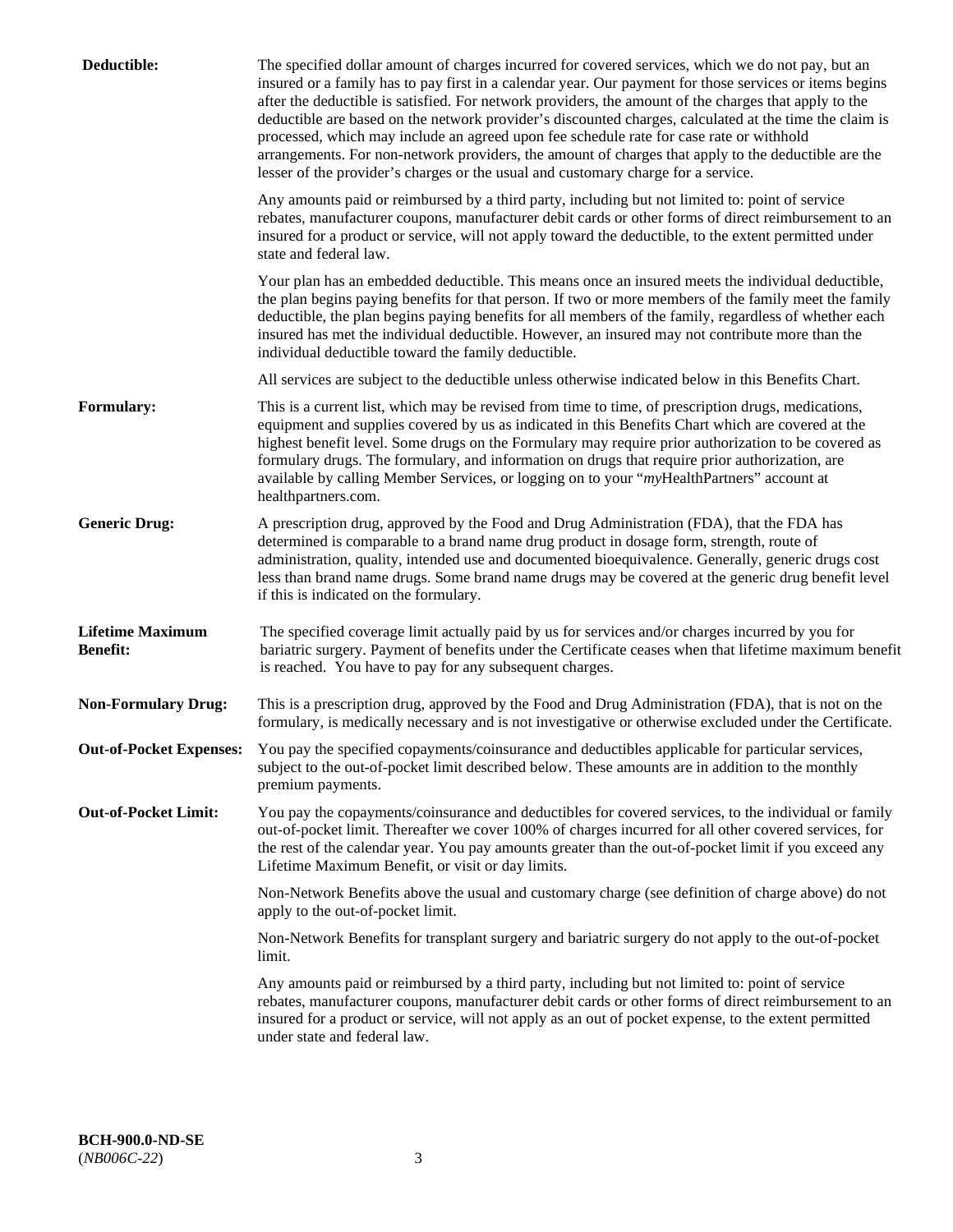|                             | You are responsible to keep track of the out-of-pocket expenses. Contact our Member Services<br>Department for assistance in determining the amount paid by the enrollee for specific eligible services<br>received. Claims for reimbursement under the out-of-pocket limit provisions are subject to the same<br>time limits and provisions described under the "Claims Provisions" section of the Certificate.                                                                                                                   |
|-----------------------------|------------------------------------------------------------------------------------------------------------------------------------------------------------------------------------------------------------------------------------------------------------------------------------------------------------------------------------------------------------------------------------------------------------------------------------------------------------------------------------------------------------------------------------|
|                             | <b>Primary Care Providers:</b> These are providers in the following categories: Family Practice, General Practice, Internal Medicine,<br>Pediatrics, Adolescent Medicine, Adult Medicine and Geriatrics.                                                                                                                                                                                                                                                                                                                           |
|                             | <b>Specialty Care Providers:</b> These are providers who are not in the following categories: Family Practice, General Practice,<br>Internal Medicine, Pediatrics, Adolescent Medicine, Adult Medicine and Geriatrics.                                                                                                                                                                                                                                                                                                             |
| <b>Specialty Drug List:</b> | This is a current list, which may be revised from time to time, of prescription drugs, medications,<br>equipment and supplies, which are typically bio-pharmaceuticals. The purpose of a specialty drug list<br>is to facilitate enhanced monitoring of complex therapies used to treat specific conditions. Specialty<br>drugs are covered by us as indicated in this Benefits Chart. The specialty drug list is available by<br>calling Member Services, or logging on to your "myHealthPartners" account at healthpartners.com. |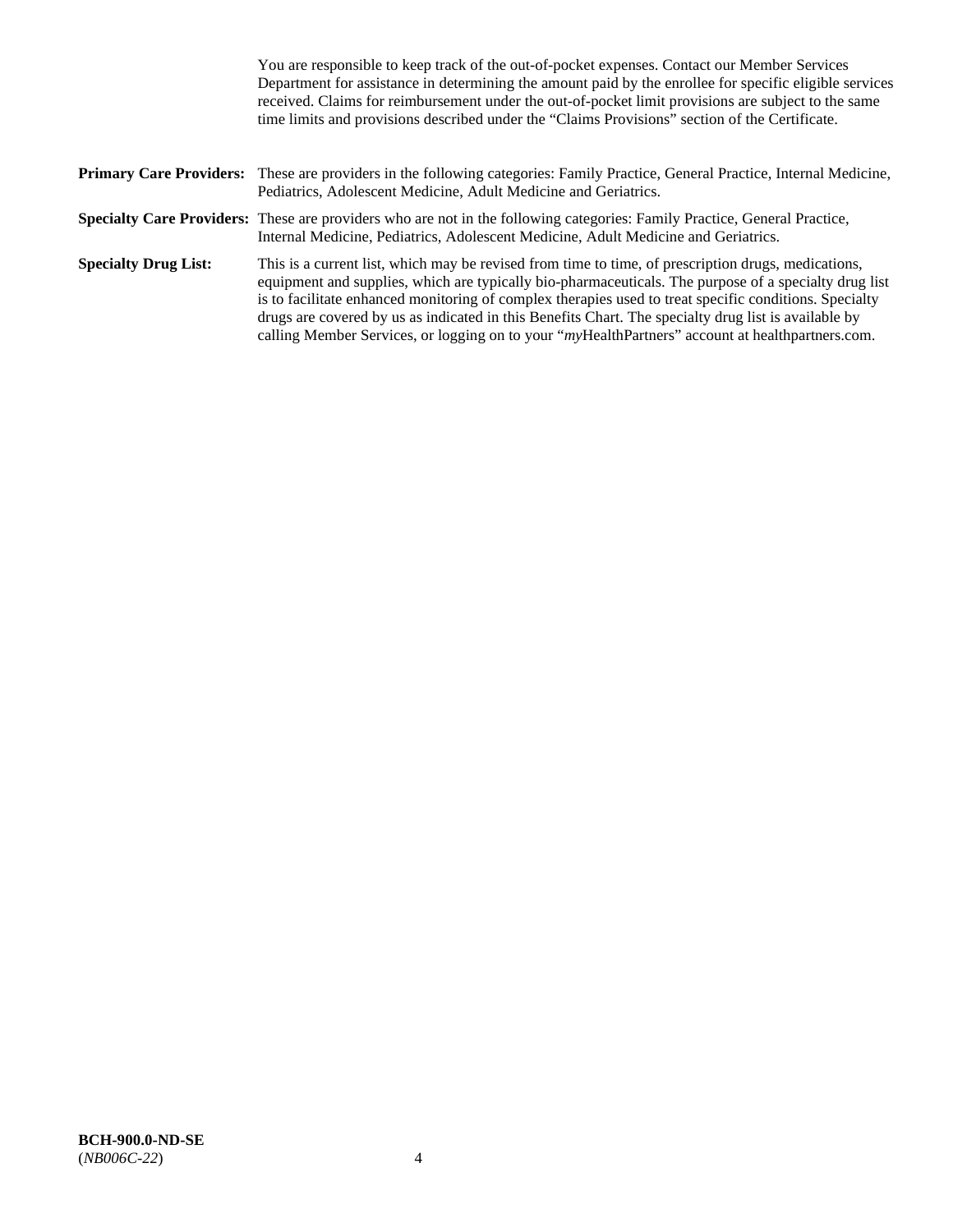### **DEDUCTIBLES AND OUT-OF-POCKET LIMITS**

### **Individual Calendar Year Deductible**

| <b>Network Benefits</b> | <b>Non-Network Benefits</b> |
|-------------------------|-----------------------------|
| \$3,000                 | \$10,000                    |

### **Family Calendar Year Deductible**

| <b>Network Benefits</b> | <b>Non-Network Benefits</b> |
|-------------------------|-----------------------------|
| \$9,000                 | \$20,000                    |

A separate deductible must be satisfied under the Network Benefits and Non-Network Benefits.

Your plan has an embedded deductible. This means once an insured meets the individual deductible, the plan begins paying benefits for that person. If two or more members of the family meet the family deductible, the plan begins paying benefits for all members of the family, regardless of whether each insured has met the individual deductible. However, an insured may not contribute more than the individual deductible toward the family deductible.

Any amounts paid or reimbursed by a third party, including but not limited to: point of service rebates, manufacturer coupons, manufacturer debit cards or other forms of direct reimbursement to an insured for a product or service, will not apply toward the deductible, to the extent permitted under state and federal law.

### **Individual Calendar Year Out-of-Pocket Limit**

| <b>Network Benefits</b> | <b>Non-Network Benefits</b> |
|-------------------------|-----------------------------|
| \$6,600                 | \$30,000                    |

### **Family Calendar Year Out-of-Pocket Limit**

| <b>Network Benefits</b> | <b>Non-Network Benefits</b> |
|-------------------------|-----------------------------|
| \$13,200                | \$60,000                    |

A separate Out-of-Pocket Limit must be satisfied under the Network Benefits and Non-Network Benefits.

Non-Network Benefits above the usual and customary charge will not apply toward the individual or family Out-of-Pocket Limit.

Non-Network Benefits for transplant surgery and bariatric surgery do not apply to the out-of-pocket limit.

Any amounts paid or reimbursed by a third party, including but not limited to: point of service rebates, manufacturer coupons, manufacturer debit cards or other forms of direct reimbursement to an insured for a product or service, will not apply as an out of pocket expense, to the extent permitted under state and federal law.

#### **Lifetime maximum benefit for bariatric surgery**

| <b>Network Benefits</b> | <b>Non-Network Benefits</b> |
|-------------------------|-----------------------------|
| Unlimited.              | \$5,000                     |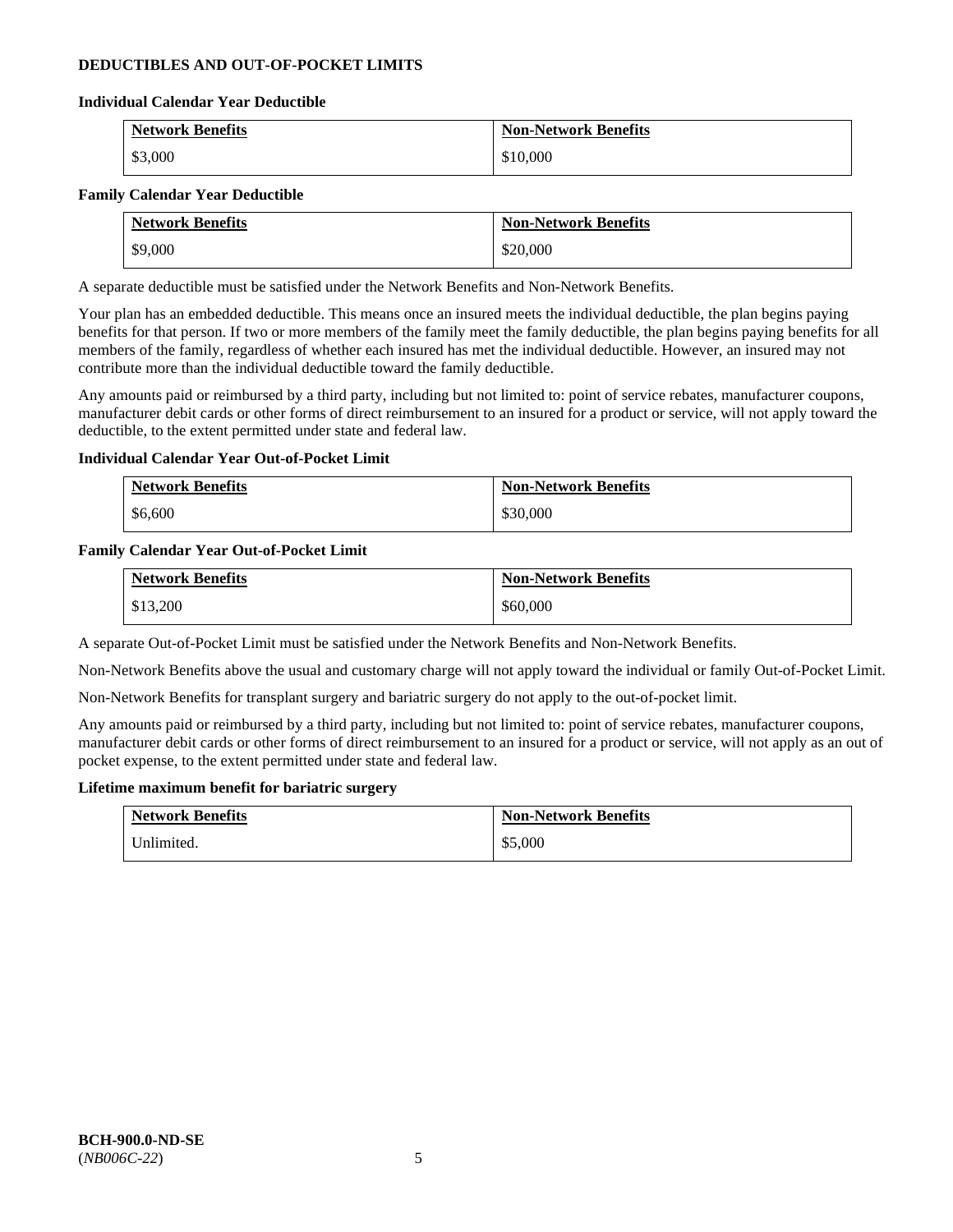# **AMBULANCE AND MEDICAL TRANSPORTATION**

### **Covered Services:**

We cover ambulance and medical transportation for medical emergencies.

We also cover medically necessary, non-emergency ground and air medical transportation if it meets our medical coverage criteria. Under the No Surprises Act, non-network health care providers and facilities are required to provide patients with a plain-language consumer notice explaining that patient consent is required to receive non-emergency before that provider can bill at the higher non-network rate.

Covered services and supplies are based on established medical policies, which are subject to periodic review and modification by the medical or dental directors. These medical policies (medical coverage criteria) and applicable prior authorization requirements are available by calling Member Services, or logging on to your "*my*HealthPartners" account a[t healthpartners.com.](http://www.healthpartners.com/)

#### **Ambulance and medical transportation (other than non-emergency air ambulance transportation)**

| <b>Network Benefits</b>      | <b>Non-Network Benefits</b> |
|------------------------------|-----------------------------|
| 70% of the charges incurred. | See Network Benefits.       |

#### **Non-emergency air ambulance transportation**

| <b>Network Benefits</b>      | <b>Non-Network Benefits</b> |
|------------------------------|-----------------------------|
| 70% of the charges incurred. | See Network Benefits.       |

For Non-Network air ambulance service providers, the eligible charges are limited to the average HealthPartners reimbursement rate for Network air ambulance service providers licensed by the state of North Dakota.

### **Not Covered:**

• See "Services Not Covered" in the Group Certificate.

# **BEHAVIORAL HEALTH SERVICES**

#### **Covered Services:**

Covered services are based on established medical policies, which are subject to periodic review and modification by the medical directors. These medical policies (medical coverage criteria) are available by calling Member Services, or logging on to your "*my*HealthPartners" account at [healthpartners.com.](http://healthpartners.com/)

### **Mental health services**

We cover services for mental health diagnoses as described in the Diagnostic and Statistical Manual of Mental Disorders - Fifth Edition (DSM-5) (most recent edition).

**Outpatient services, including intensive outpatient and day treatment services:** We cover medically necessary outpatient professional mental health services for evaluation, crisis intervention, and treatment of mental health disorders.

A comprehensive diagnostic assessment will be used as the basis for a determination by a mental health professional, concerning the appropriate treatment and the extent of services required.

Outpatient services we cover for a diagnosed mental health condition include the following:

- Individual, group, family, and multi-family therapy;
- Medication management provided by a physician, certified nurse practitioner, or physician's assistant;
- Psychological testing services for the purposes of determining the differential diagnoses and treatment planning for patients currently receiving behavioral health services;
- Day treatment and intensive outpatient services in a licensed program;
- Partial hospitalization services in a licensed hospital or community mental health center;
- Psychotherapy and nursing services provided in the home if authorized by us;
- Treatment for gender dysphoria; and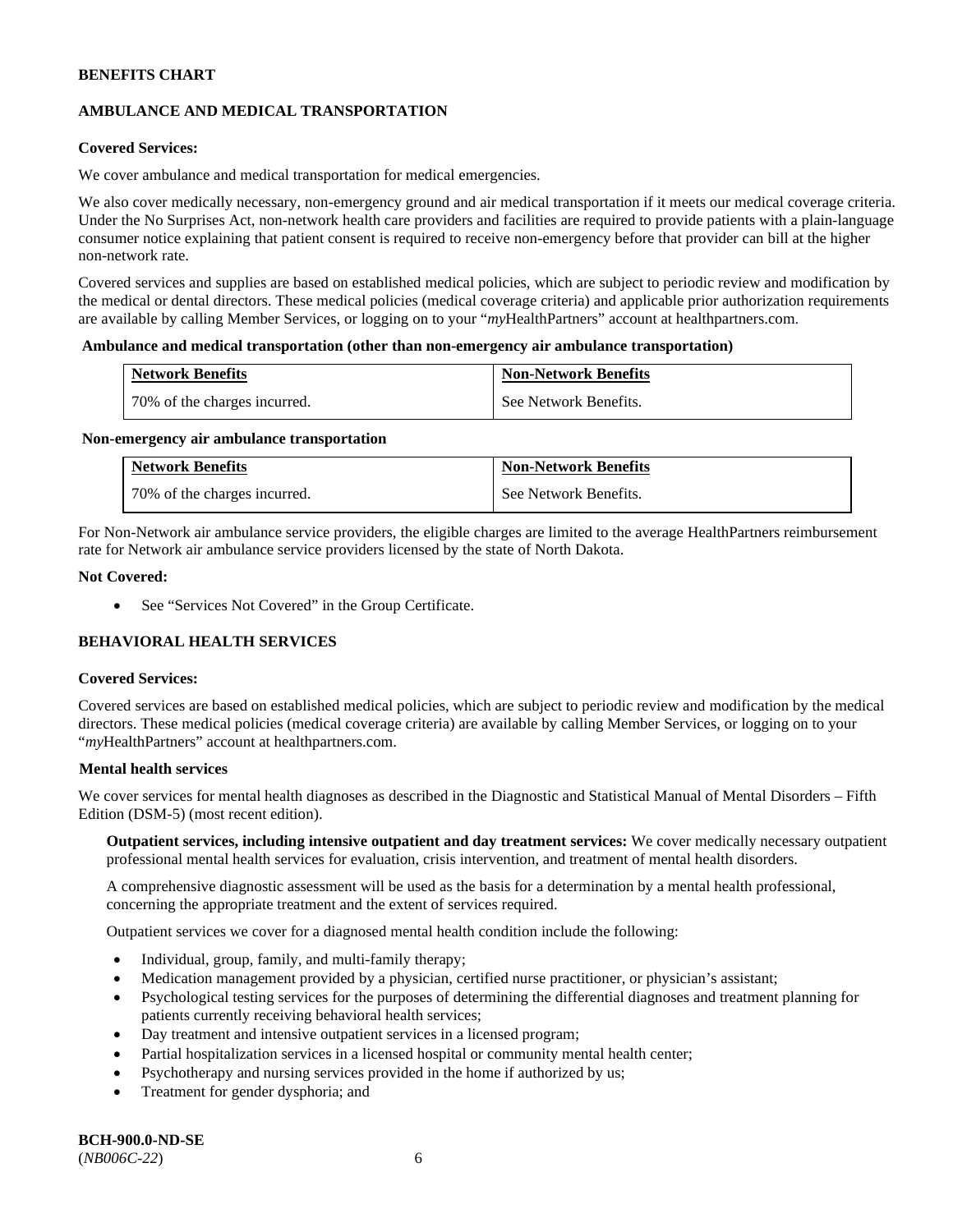• Medically necessary Applied Behavioral Analysis (ABA) prescribed or ordered for an individual diagnosed with an autism spectrum disorder by a licensed physician or a licensed psychologist. For other autism services covered under this Benefits Chart, see the habilitative benefit under Physical Therapy, Occupational Therapy and Speech Therapy.

| <b>Network Benefits</b>                                                                                                                                                                                                                                                                                                                             | <b>Non-Network Benefits</b>                                                                                                                                                                                                                                                                                                                         |
|-----------------------------------------------------------------------------------------------------------------------------------------------------------------------------------------------------------------------------------------------------------------------------------------------------------------------------------------------------|-----------------------------------------------------------------------------------------------------------------------------------------------------------------------------------------------------------------------------------------------------------------------------------------------------------------------------------------------------|
| The first five hours of treatment in a calendar year<br>are covered at 100% of the charges incurred, not<br>subject to the deductible. A group visit counts as one<br>half hour toward the five hours. Day treatment,<br>intensive outpatient services and partial<br>hospitalization services are not eligible for the first<br>five hour benefit. | The first five hours of treatment in a calendar year<br>are covered at 100% of the charges incurred, not<br>subject to the deductible. A group visit counts as<br>one half hour toward the five hours. Day treatment,<br>intensive outpatient services and partial<br>hospitalization services are not eligible for the first<br>five hour benefit. |
| We cover additional hours at 100% of the charges<br>incurred, subject to your copayment of \$30 per visit.<br>Deductible does not apply.                                                                                                                                                                                                            | We cover additional hours at 50% of the charges<br>incurred.                                                                                                                                                                                                                                                                                        |

For family therapy, only one copayment will be charged, regardless of the number of insureds primarily involved in the therapy.

### **Group therapy**

| <b>Network Benefits</b>                                                                                     | <b>Non-Network Benefits</b>  |
|-------------------------------------------------------------------------------------------------------------|------------------------------|
| 100% of the charges incurred, subject to your<br>copayment of \$15 per visit.<br>Deductible does not apply. | 50% of the charges incurred. |

**Inpatient services, including mental health residential treatment services:** We cover the following:

- Medically necessary inpatient services in a hospital and professional services for treatment of mental health disorders. Medical stabilization is covered under inpatient hospital services in the "Hospital and Skilled Nursing Facility Services" section; and
- Medically necessary mental health residential treatment services. This care must be authorized by us and provided by a hospital or residential behavioral health treatment facility licensed by the local state or Department of Health and Human Services. Services not covered under this benefit include halfway houses, group homes, extended care facilities, shelter services, correctional services, detention services, transitional services, group residential services, foster care services and wilderness programs.

| <b>Network Benefits</b>      | <b>Non-Network Benefits</b>  |
|------------------------------|------------------------------|
| 70% of the charges incurred. | 50% of the charges incurred. |

### **Substance use disorder (SUD) services**

We cover medically necessary services for assessments by a licensed alcohol and drug counselor and treatment of substance use disorders as defined in the latest edition of the DSM-5.

**Outpatient services, including intensive outpatient and day treatment services:** We cover medically necessary outpatient professional services for the diagnosis and treatment of substance use disorder. Substance use disorder treatment services must be provided by a program licensed by the local Department of Health and Human Services.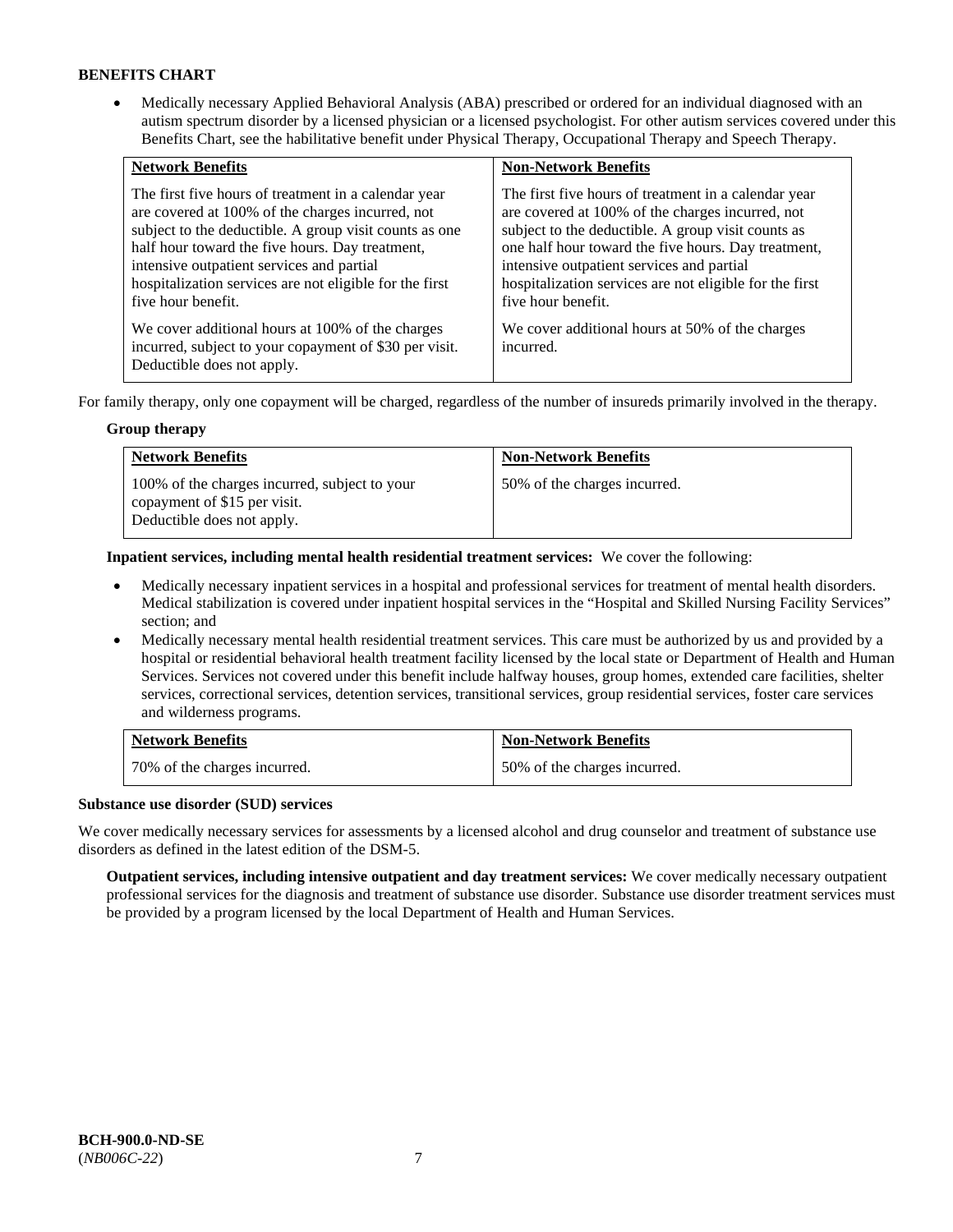Outpatient services we cover for a diagnosed substance use disorder include the following:

- Individual, group, family, and multi-family therapy provided in an office setting;
- Opiate replacement therapy including methadone and buprenorphine treatment; and
- Day treatment and intensive outpatient services in a licensed program.

| <b>Network Benefits</b>                                                                                                                                                                                                                          | <b>Non-Network Benefits</b>                                                                                                                                                                                                                      |
|--------------------------------------------------------------------------------------------------------------------------------------------------------------------------------------------------------------------------------------------------|--------------------------------------------------------------------------------------------------------------------------------------------------------------------------------------------------------------------------------------------------|
| The first five visits of treatment in a calendar year<br>are covered at 100% of the charges incurred not<br>subject to the deductible. Day treatment and<br>intensive outpatient services are not eligible for the<br>first five visits benefit. | The first five visits of treatment in a calendar year<br>are covered at 100% of the charges incurred not<br>subject to the deductible. Day treatment and<br>intensive outpatient services are not eligible for the<br>first five visits benefit. |
| We cover additional visits at 100% of the charges<br>incurred, subject to your copayment of \$30 per visit.<br>Deductible does not apply.                                                                                                        | We cover additional visits at 50% of the charges<br>incurred.                                                                                                                                                                                    |

For family therapy, only one copayment will be charged, regardless of the number of insureds primarily involved in the therapy.

**Inpatient Services:** We cover the following:

- Medically necessary inpatient services in a hospital or primary residential treatment in a licensed substance use disorder treatment center. Primary residential treatment is an intensive residential treatment program of limited duration, typically 30 days or less;
- Services provided in a hospital that is licensed by the local state and accredited by Medicare; and
- Detoxification services in a hospital or community detoxification facility if it is licensed by the local Department of Health and Human Services.

| <b>Network Benefits</b>      | <b>Non-Network Benefits</b>  |
|------------------------------|------------------------------|
| 70% of the charges incurred. | 50% of the charges incurred. |

### **Not Covered:**

• See "Services Not Covered" in the Group Certificate.

### **CHIROPRACTIC SERVICES**

#### **Covered Services:**

We cover chiropractic services for rehabilitative care. Chiropractic services are adjustments to any abnormal articulations of the human body, especially those of the spinal column, for the purpose of giving freedom of action to impinged nerves that may cause pain or deranged function.

Massage therapy which is performed in conjunction with other treatment/modalities by a chiropractor, is part of a prescribed treatment plan and is not billed separately is covered.

| <b>Network Benefits</b>                                                                                     | <b>Non-Network Benefits</b>                                           |
|-------------------------------------------------------------------------------------------------------------|-----------------------------------------------------------------------|
| 100% of the charges incurred, subject to your<br>copayment of \$60 per visit.<br>Deductible does not apply. | 50% of the charges incurred.<br>Limit of 20 visits per calendar year. |

**Not Covered:** 

- Massage therapy for the purpose of comfort or convenience of the insured.
- See "Services Not Covered" in the Group Certificate.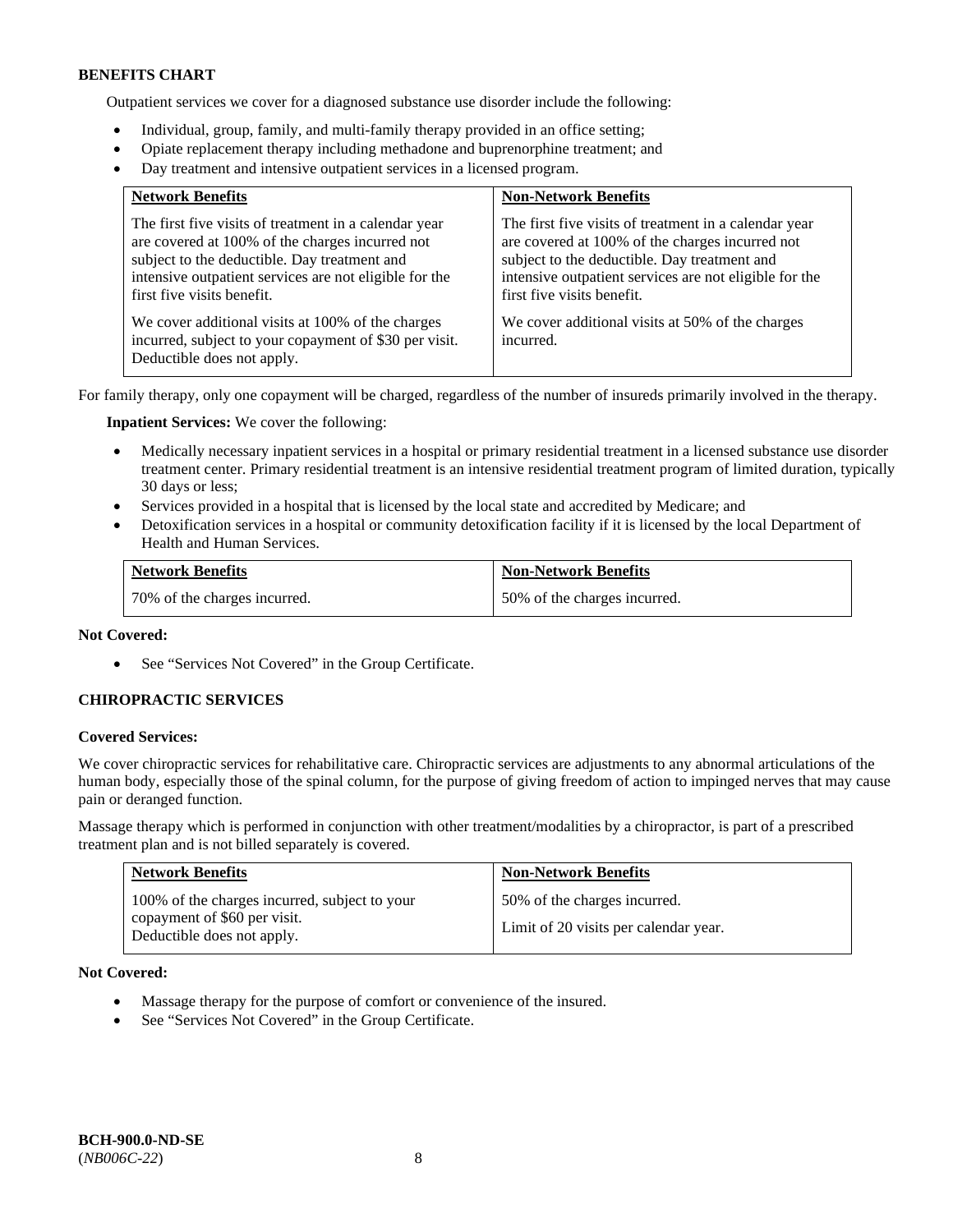# **CLINICAL TRIALS**

### **Covered Services:**

We cover certain routine services if you participate in a Phase I, Phase II, Phase III or Phase IV clinical trial that is conducted in relation to the prevention, detection, or treatment of cancer or other life-threatening disease or condition as defined in the Affordable Care Act. We cover routine patient costs for services that would be eligible under this Benefits Chart if the service were provided outside of a clinical trial.

| <b>Network Benefits</b>                                | <b>Non-Network Benefits</b>                           |
|--------------------------------------------------------|-------------------------------------------------------|
| Coverage level is same as corresponding Network        | Coverage level is same as corresponding Non-          |
| Benefits, depending on type of service provided        | Network Benefits, depending on type of service        |
| such as Office Visits for Illness or Injury, Inpatient | provided such as Office Visits for Illness or Injury, |
| or Outpatient Hospital Services.                       | Inpatient or Outpatient Hospital Services.            |

### **Not Covered:**

- The investigative item, device or service itself.
- Items or services that are provided solely to satisfy data collection and analysis needs and that are not used in the direct clinical management of the patient.
- A service that is clearly inconsistent with widely accepted and established standards of care for a particular diagnosis.
- See "Services Not Covered" in the Group Certificate.

# **DENTAL SERVICES**

### **Covered Services:**

We cover services as described below.

**Accidental dental services:** We cover dentally necessary services to treat and restore damage done to sound, natural, unrestored teeth as a result of an accidental injury. Coverage is for damage caused by external trauma to face and mouth only, not for cracked or broken teeth which result from biting or chewing. We cover restorations, root canals, crowns and replacement of teeth lost that are directly related to the accident in which the insured was involved. We cover initial exams, x-rays, and palliative treatment including extractions, and other oral surgical procedures directly related to the accident. Subsequent treatment must be initiated within the specified time-frame and must be directly related to the accident. We do not cover restoration and replacement of teeth that are not "sound and natural" at the time of the accident.

Full mouth rehabilitation to correct occlusion (bite) and malocclusion (misaligned teeth not due to the accident) are not covered.

When an implant-supported dental prosthetic treatment is pursued, the accidental dental benefit will be applied to the prosthetic procedure. Benefits are limited to the amount that would be paid toward the placement of a removable dental prosthetic appliance that could be used in the absence of implant treatment. Care must be provided or pre-authorized by a HealthPartners dentist.

| <b>Network Benefits</b>      | <b>Non-Network Benefits</b>  |
|------------------------------|------------------------------|
| 70% of the charges incurred. | 50% of the charges incurred. |

For all accidental dental services, treatment and/or restoration must be initiated within six months of the date of the injury. Coverage is limited to the initial course of treatment and/or initial restoration. Services must be provided within 24 months of the date of injury to be covered.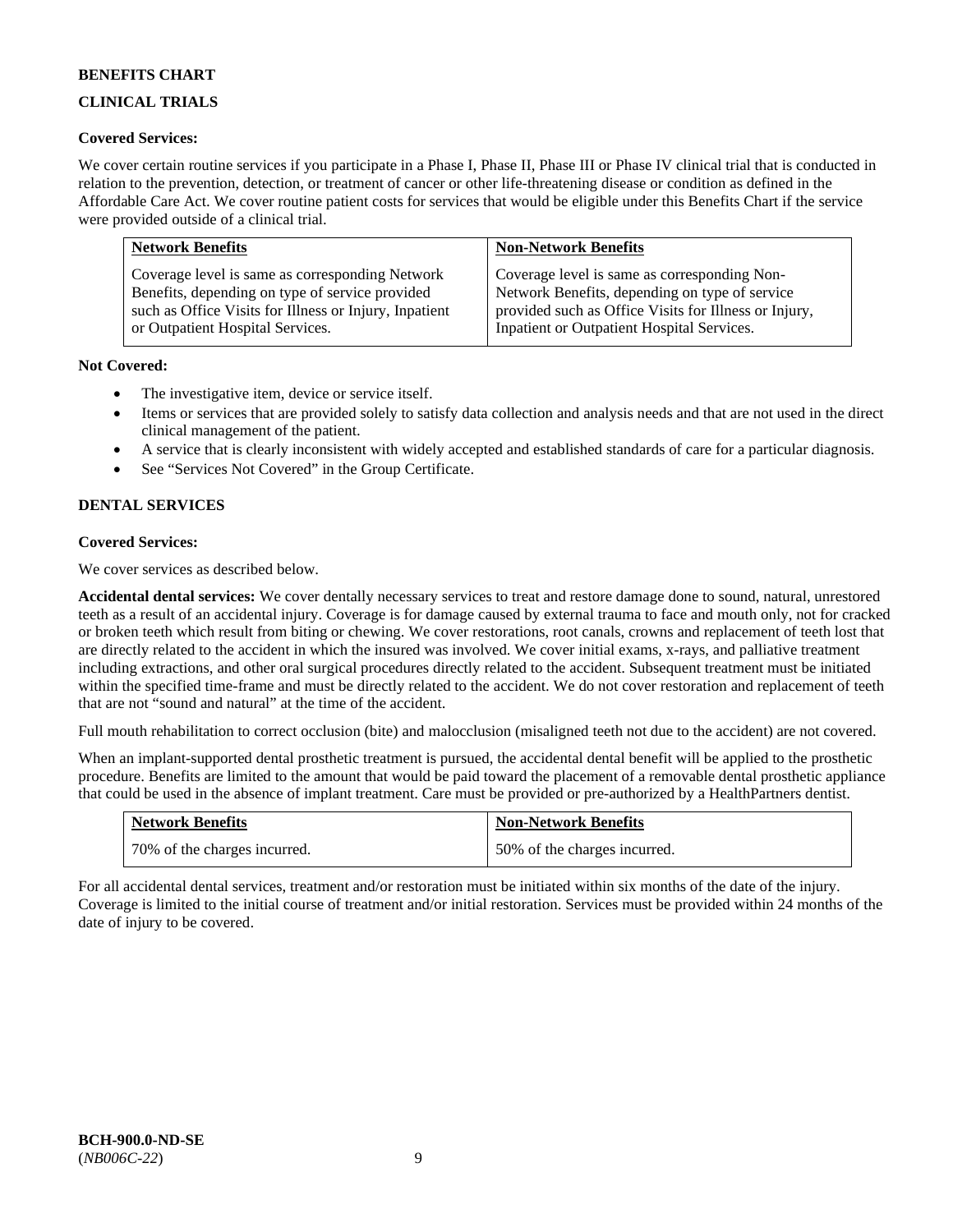### **Medical referral dental services**

**Medically necessary outpatient dental services:** We cover medically necessary outpatient dental services. Coverage is limited to dental services required for treatment of an underlying medical condition, e.g., removal of teeth to complete radiation treatment for cancer of the jaw, cysts and lesions.

| <b>Network Benefits</b>                                                                                     | <b>Non-Network Benefits</b>  |
|-------------------------------------------------------------------------------------------------------------|------------------------------|
| 100% of the charges incurred, subject to your<br>copayment of \$60 per visit.<br>Deductible does not apply. | 50% of the charges incurred. |

**Medically necessary hospitalization and anesthesia for dental care:** We cover medically necessary hospitalization and anesthesia for dental care. This is limited to charges incurred by an insured who: (1) is a child under age 9; (2) is severely disabled; or (3) has a medical condition, and requires hospitalization or general anesthesia for dental care treatment. The requirement of a hospital setting must be due to an insured's underlying medical condition. Coverage is limited to facility and anesthesia charges. Anesthesia is covered in a hospital or a dental office. Oral surgeon/dentist professional fees are not covered. The following are examples, though not all-inclusive, of medical conditions which may require hospitalization for dental services: severe asthma, severe airway obstruction or hemophilia. Hospitalization required due to the behavior of the insured or due to the extent of the dental procedure is not covered.

| <b>Network Benefits</b>      | <b>Non-Network Benefits</b>  |
|------------------------------|------------------------------|
| 70% of the charges incurred. | 50% of the charges incurred. |

**Medical complications of dental care:** We cover medical complications of dental care. Treatment must be medically necessary care and related to medical complications of non-covered dental care, including complications of the head, neck, or substructures.

| <b>Network Benefits</b>                                                                                     | <b>Non-Network Benefits</b>  |
|-------------------------------------------------------------------------------------------------------------|------------------------------|
| 100% of the charges incurred, subject to your<br>copayment of \$60 per visit.<br>Deductible does not apply. | 50% of the charges incurred. |

**Oral surgery:** We cover oral surgery. Coverage is limited to treatment of medical conditions requiring oral surgery, such as treatment of oral neoplasm, non-dental cysts, fracture of the jaws, trauma of the mouth and jaws, and any other oral surgery procedures provided as medically necessary dental services.

| <b>Network Benefits</b>                                                                                     | <b>Non-Network Benefits</b>  |
|-------------------------------------------------------------------------------------------------------------|------------------------------|
| 100% of the charges incurred, subject to your<br>copayment of \$60 per visit.<br>Deductible does not apply. | 50% of the charges incurred. |

**Treatment of cleft lip and cleft palate of a dependent child:** We cover treatment of cleft lip and cleft palate of a dependent child, to the limiting age in the definition of an "Eligible Dependent", including orthodontic treatment and oral surgery directly related to the cleft. Benefits for individuals age 26 up to the limiting age for coverage of the dependent are limited to inpatient or outpatient expenses arising from medical and dental treatment that was scheduled or initiated prior to the dependent turning age 19. Dental services which are not required for the treatment of cleft lip or cleft palate are not covered. If a dependent child covered under the Certificate is also covered under a dental plan which includes orthodontic services, that dental plan shall be considered primary for the necessary orthodontic services. Oral appliances are subject to the same copayment, conditions and limitations as durable medical equipment.

| <b>Network Benefits</b>                                                                                     | <b>Non-Network Benefits</b>  |
|-------------------------------------------------------------------------------------------------------------|------------------------------|
| 100% of the charges incurred, subject to your<br>copayment of \$60 per visit.<br>Deductible does not apply. | 50% of the charges incurred. |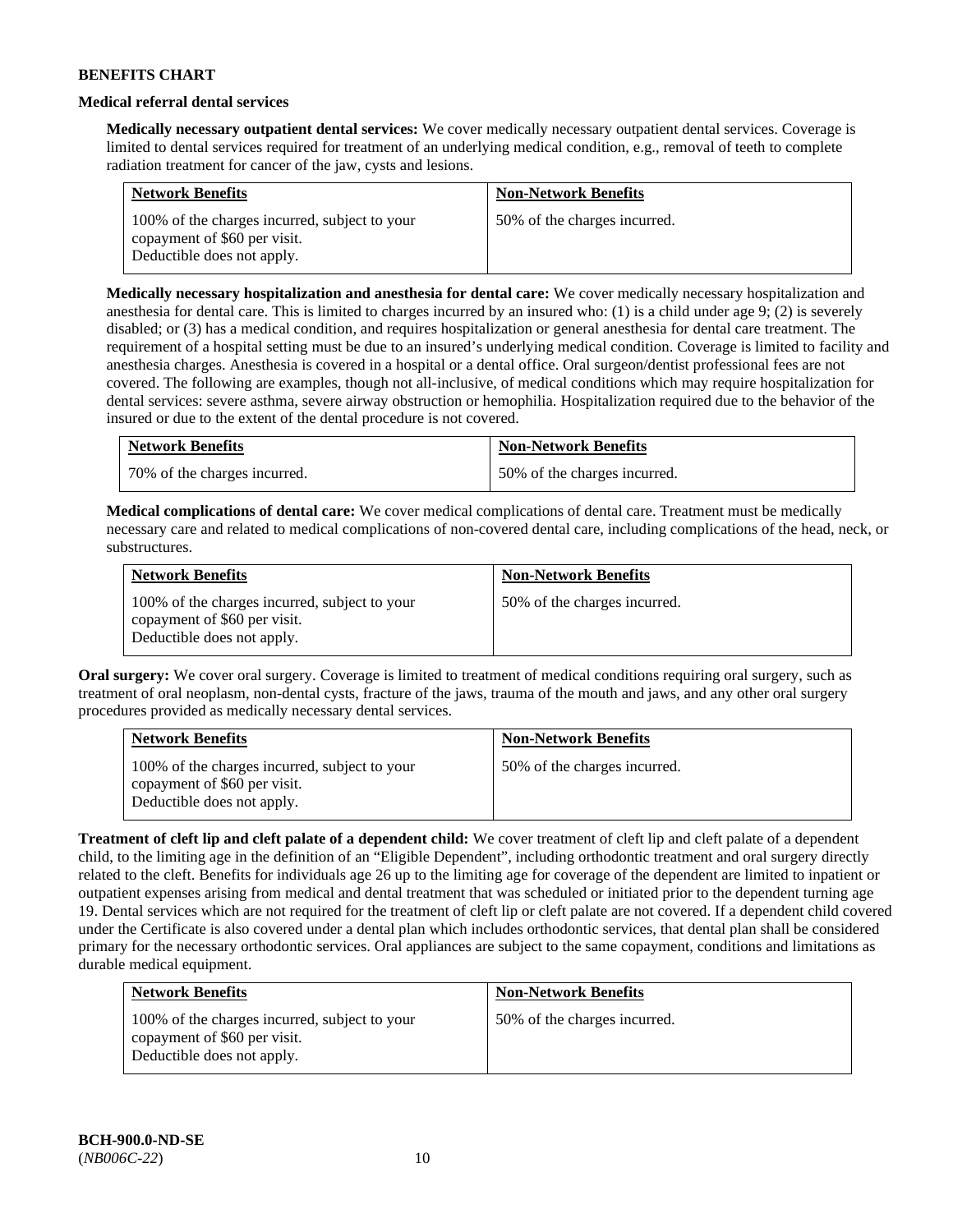**Treatment of temporomandibular disorder (TMD) and craniomandibular disorder (CMD):** We cover surgical and nonsurgical treatment of temporomandibular disorder (TMD) and craniomandibular disorder (CMD), which is medically necessary care. Dental services which are not required to directly treat TMD or CMD are not covered.

| <b>Network Benefits</b>                                                                                     | <b>Non-Network Benefits</b>  |
|-------------------------------------------------------------------------------------------------------------|------------------------------|
| 100% of the charges incurred, subject to your<br>copayment of \$60 per visit.<br>Deductible does not apply. | 50% of the charges incurred. |

# **Not Covered:**

- Dental treatment, procedures or services not listed in this Benefits Chart.
- Accident related dental services if treatment is (1) provided to teeth which are not sound and natural, (2) to teeth which have been restored, (3) initiated beyond six months from the date of the injury, (4) received beyond the initial treatment or restoration or (5) received beyond 24 months from the date of injury.
- Oral surgery to remove wisdom teeth, except as stated in the Pediatric Dental Amendment.
- Orthognathic treatment or procedures and all related services.
- See "Services Not Covered" in the Group Certificate.

# **DIABETES AND HYPERTENSION DISEASE MANAGEMENT PROGRAM**

### **Covered Services:**

If you meet criteria for coverage, you may qualify for the Diabetes and/or Hypertension Disease Management Program.

The program covers group health coaching which focuses on weight loss, exercise, behavior modification and health education through Omada Health.

| <b>Network Benefits</b>                                     | <b>Non-Network Benefits</b> |
|-------------------------------------------------------------|-----------------------------|
| 100% of the charges incurred.<br>Deductible does not apply. | Not applicable.             |

### **Not Covered:**

See "Services Not Covered" in the Group Certificate.

# **DIABETIC EQUIPMENT AND SUPPLIES**

### **Covered Services:**

We cover physician prescribed medically appropriate and necessary drugs and supplies used in the management and treatment of diabetes for insureds with gestational, Type I or Type II diabetes including durable diabetic equipment and disposable supplies, as described below.

Certain items are only covered if your condition meets our coverage criteria and obtained through an authorized vendor. For more information on what we cover and any prior authorization requirements, call Member Services or log on to your "*my*HealthPartners" account at [healthpartners.com.](http://www.healthpartners.com/)

Insulin and medications for diabetes are covered as outpatient drugs under the "Prescription Drug Services" section.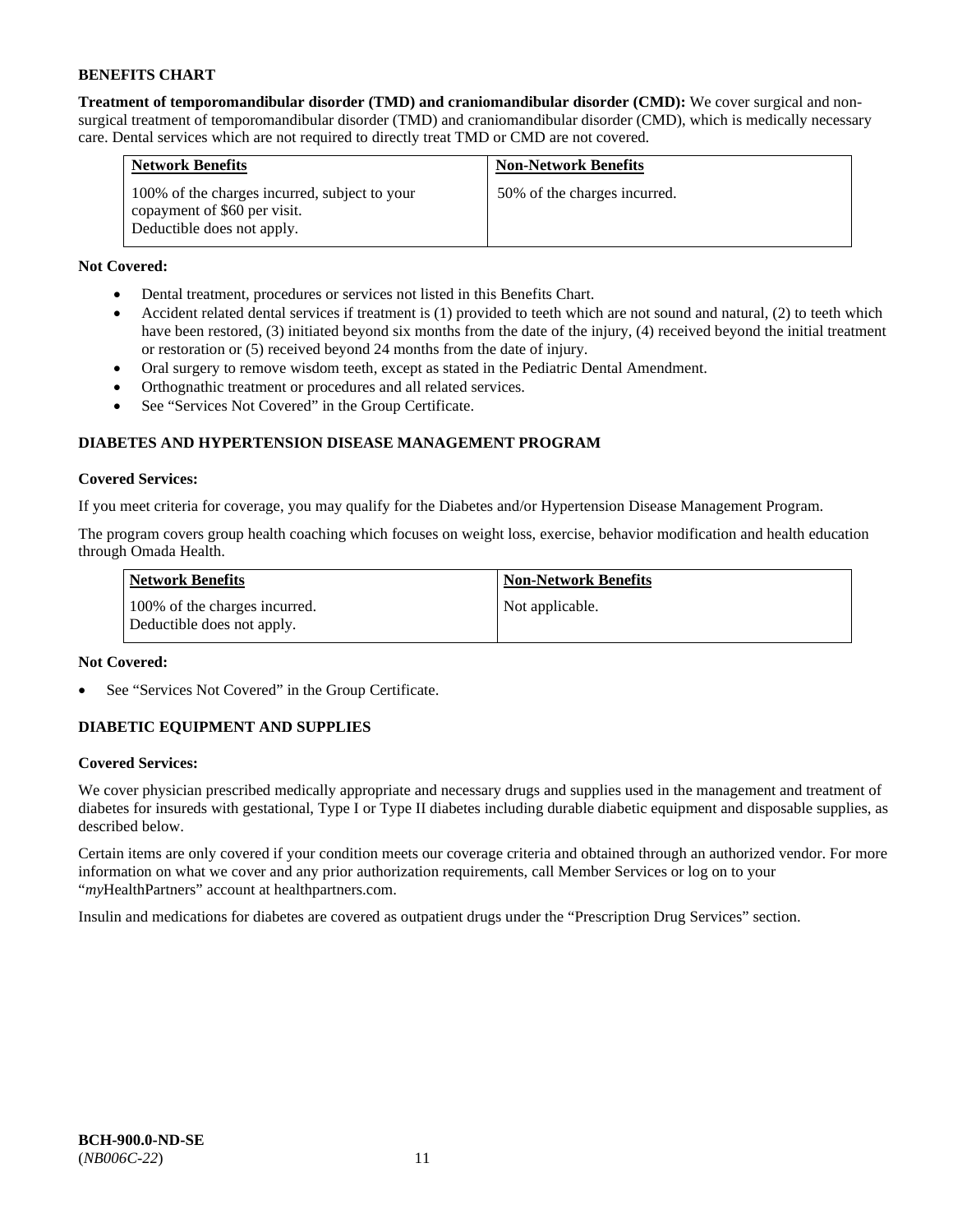**Pumps and pump supplies.** These include diabetic insulin pumps, diabetic infusion pumps and infusion pump supplies such as infusion sets, tubing, connectors and syringe reservoirs.

| <b>Network Benefits</b>                                    | <b>Non-Network Benefits</b>  |
|------------------------------------------------------------|------------------------------|
| Pumps received at a pharmacy:                              | 50% of the charges incurred. |
| 70% of the charges incurred.<br>Deductible does not apply. |                              |
| Pumps received from a non-pharmacy approved<br>vendor:     |                              |
| 70% of the charges incurred.                               |                              |

### **All other durable equipment and diabetic supplies**

Durable Diabetic Equipment and Supplies. These include continuous glucose monitoring system (CGMS), transmitter, sensors and receivers, diabetic blood glucose monitors and control/calibrating solutions (for checking accuracy or testing equipment and test strips).

Disposable Diabetic Supplies. These are one-time use supplies, including syringes, lancets, lancet devices, blood and urine ketone test strips, and needles.

Certain diabetic supplies and equipment must be purchased at a pharmacy.

| <b>Network Benefits</b>                                              | <b>Non-Network Benefits</b>  |
|----------------------------------------------------------------------|------------------------------|
| If received through a pharmacy:                                      | 50% of the charges incurred. |
| 70% of the charges incurred.<br>Deductible does not apply.           |                              |
| If received through a non-pharmacy provider:                         |                              |
| 70% of the charges incurred if purchased from an<br>approved vendor. |                              |

# **Limitations:**

- No more than a 93-day supply of diabetic supplies is covered and dispensed at a time.
- We require that certain diabetic supplies and equipment be purchased at a pharmacy.
- Diabetic supplies and equipment are limited to certain models and brands.
- Durable medical equipment and supplies must be obtained from or repaired by approved vendors.
- Covered services and supplies are based on established medical policies which are subject to periodic review and modification by the medical directors. Our coverage policy for diabetic supplies includes information on our required models and brands. These medical policies (medical coverage criteria) are available by calling Member Services, or logging on to your "myHealthPartners" account a[t healthpartners.com.](http://www.healthpartners.com/)

### **Not Covered:**

- Replacement or repair of any covered items, if the items are (i) damaged or destroyed by misuse, abuse or carelessness, (ii)
- lost; or (iii) stolen.
- Duplicate or similar items.
- Labor and related charges for repair of any covered items which are more than the cost of replacement by an approved
- vendor.
- Batteries for monitors and equipment.
- Sales tax, mailing, delivery charges, service call charges.
- See "Services Not Covered" in the Group Certificate.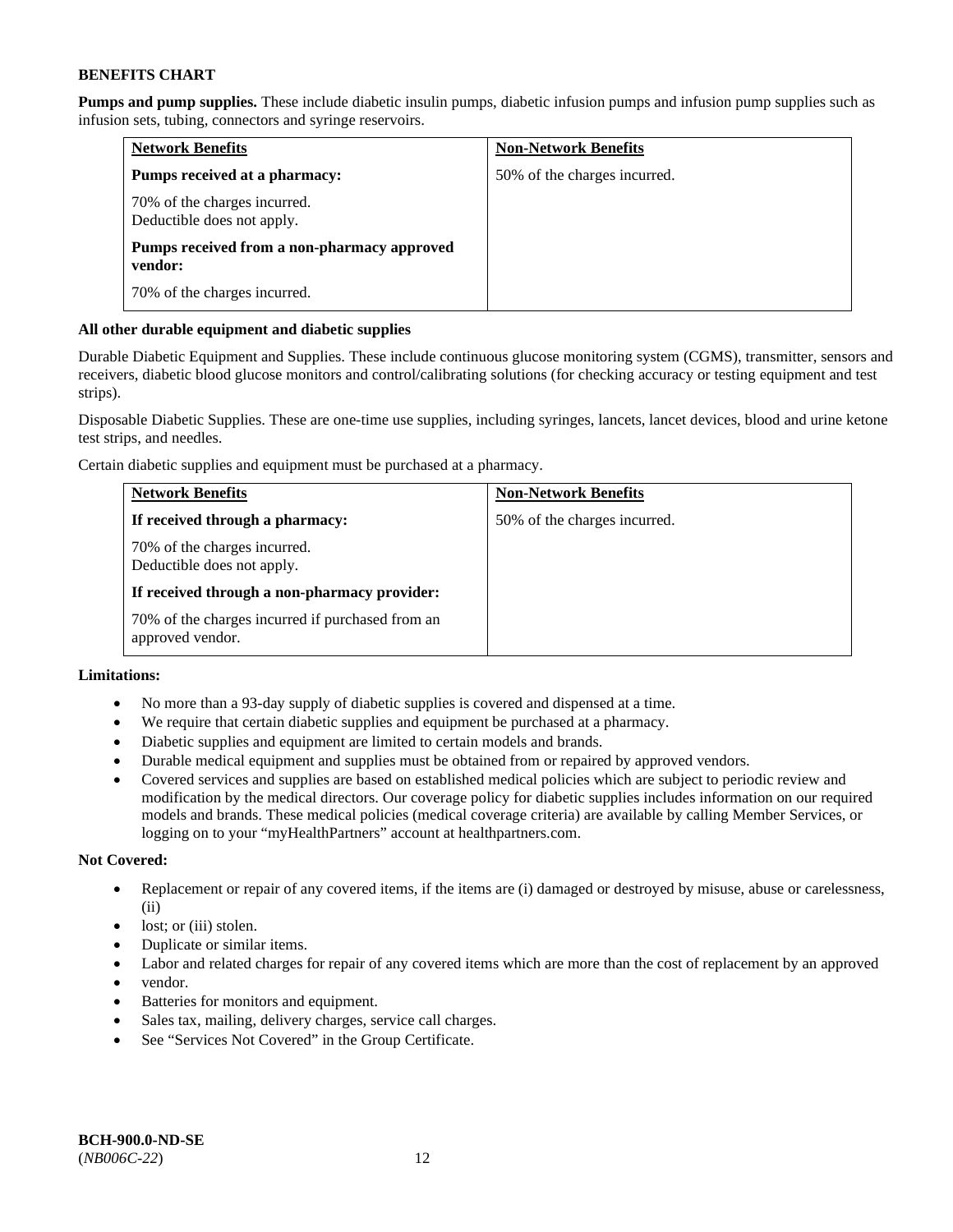# **DIAGNOSTIC IMAGING SERVICES**

### **Covered Services:**

We cover diagnostic imaging, when ordered by a provider and provided in a clinic or outpatient hospital facility (to see the benefit level for inpatient hospital or skilled nursing facility services, see benefits under "Inpatient Hospital and Skilled Nursing Facility Services").

### **Outpatient magnetic resonance imaging (MRI) and computed tomography (CT)**

| <b>Network Benefits</b>      | <b>Non-Network Benefits</b>  |
|------------------------------|------------------------------|
| 70% of the charges incurred. | 50% of the charges incurred. |

### **All other outpatient diagnostic imaging services**

#### **Services for illness or injury**

| <b>Network Benefits</b>      | <b>Non-Network Benefits</b>  |
|------------------------------|------------------------------|
| 70% of the charges incurred. | 50% of the charges incurred. |

### **Preventive services (MRI/CT procedures are not considered preventive)**

Diagnostic imaging services associated with preventive services are covered at the benefit level shown in the "Preventive Services" section of this Benefits Chart.

#### **Not Covered:**

See "Services Not Covered" in the Group Certificate.

# **DURABLE MEDICAL EQUIPMENT, PROSTHETICS, ORTHOTICS AND SUPPLIES**

#### **Covered Services:**

We cover equipment, supplies and services, as described below. Certain items are only covered if your condition meets our coverage criteria. For more information on what we cover and any prior authorization requirements, call Member Services or log on to your "*my*HealthPartners" account at [healthpartners.com.](http://www.healthpartners.com/)

- Durable medical equipment, such as wheelchairs, ventilators, oxygen, oxygen equipment, continuous positive airway pressure (CPAP) devices, hospital beds, and related services.
- Prosthetics, including breast prostheses, artificial limbs and artificial eyes, and related supplies.
- Orthotics.
- Medical supplies, including splints, surgical stockings, casts and dressings.
- Enteral feedings.
- Special dietary treatment for Phenylketonuria (PKU) and oral amino acid based elemental formula if it meets our medical coverage criteria.

Diabetic equipment and supplies are covered under the "Diabetic Equipment and Supplies" section.

#### **Special dietary treatment for Phenylketonuria (PKU) if it meets our medical coverage criteria**

| Network Benefits                                           | <b>Non-Network Benefits</b>  |
|------------------------------------------------------------|------------------------------|
| 70% of the charges incurred.<br>Deductible does not apply. | 50% of the charges incurred. |

#### **Oral amino acid based elemental formula if it meets our medical coverage criteria**

| <b>Network Benefits</b>      | <b>Non-Network Benefits</b>  |
|------------------------------|------------------------------|
| 70% of the charges incurred. | 50% of the charges incurred. |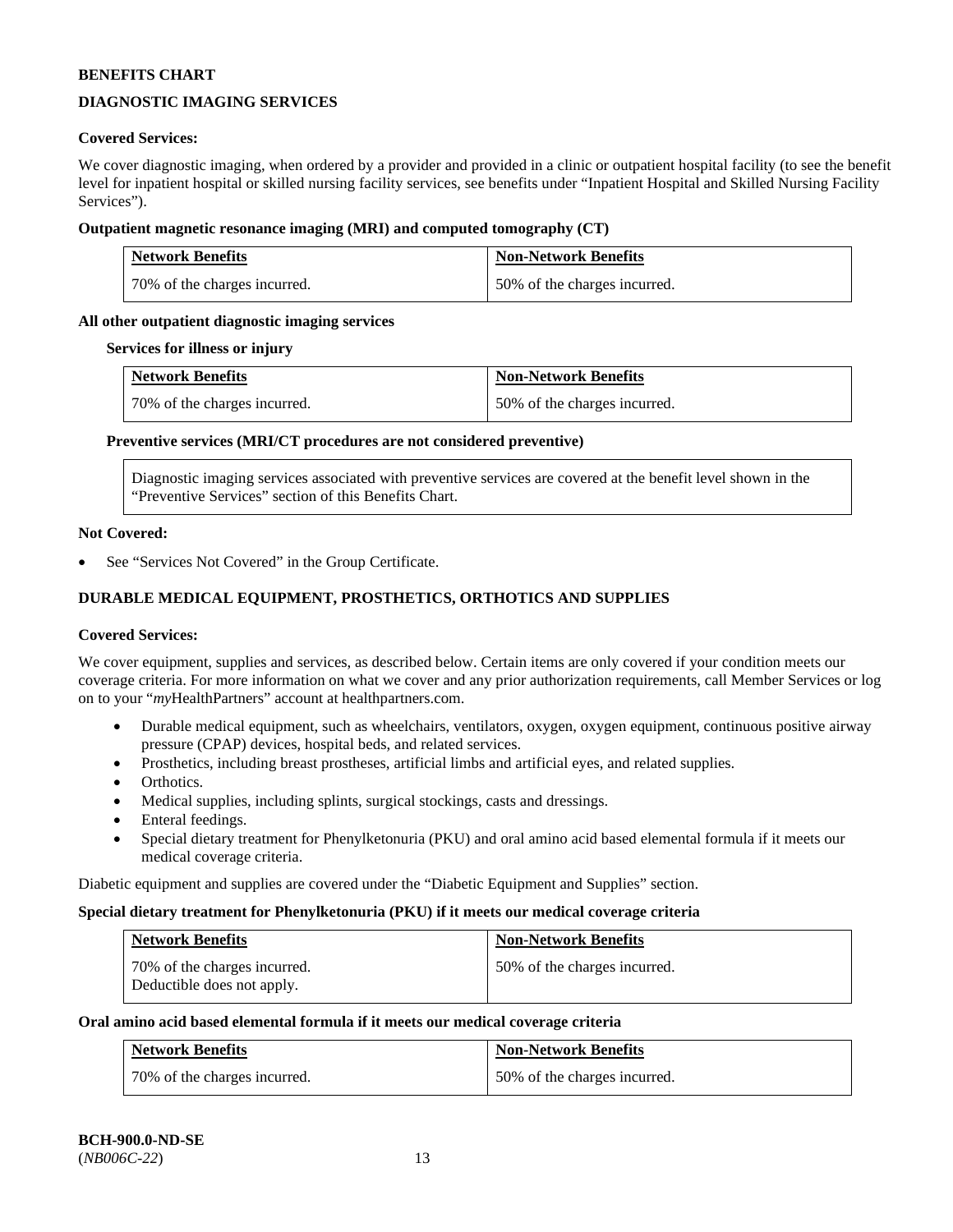### **All other durable medical equipment, prosthetics, orthotics and supplies**

| <b>Network Benefits</b>      | <b>Non-Network Benefits</b>  |
|------------------------------|------------------------------|
| 70% of the charges incurred. | 50% of the charges incurred. |

### **Limitations:**

Coverage of durable medical equipment is limited by the following:

- Payment will not exceed the cost of an alternate piece of equipment or service that is effective and medically necessary.
- For prosthetic benefits, other than hair prostheses (i.e., wigs) for hair loss resulting from alopecia areata and oral appliances for cleft lip and cleft palate, payment will not exceed the cost of an alternate piece of equipment or service that is effective, medically necessary and enables insureds to conduct standard activities of daily living.
- We reserve the right to determine if an item will be approved for rental vs. purchase.
- Durable medical equipment and supplies must be obtained from or repaired by approved vendors.
- Covered services and supplies are based on established medical policies which are subject to periodic review and modification by the medical or dental directors. Our coverage policy for diabetic supplies includes information on our required models and brands. These medical policies (medical coverage criteria) are available by calling Member Services, or logging on to your "*my*HealthPartners" account at [healthpartners.com.](http://www.healthpartners.com/)

### **Not Covered:**

Items which are not eligible for coverage include, but are not limited to:

- Replacement or repair of any covered items, if the items are (i) damaged or destroyed by misuse, abuse or carelessness, (ii) lost; or (iii) stolen.
- Duplicate or similar items.
- Labor and related charges for repair of any covered items which are more than the cost of replacement by an approved vendor.
- Sales tax, mailing, delivery charges, service call charges.
- Items which are primarily educational in nature or for hygiene, vocation, comfort, convenience or recreation.
- Communication aids or devices: equipment to create, replace or augment communication abilities including, but not limited to, speech processors, receivers, communication boards, or computer or electronic assisted communication.
- Hearing aids (implantable and external, including osseointegrated or bone anchored) and their fitting, except as specifically described in this Benefits Chart. This exclusion does not apply to cochlear implants.
- Eyeglasses, contact lenses and their fitting, measurement and adjustment, except as specifically described in this Benefits Chart.
- Hair prostheses (wigs).
- Household equipment which primarily has customary uses other than medical, such as, but not limited to, exercise cycles, air purifiers, central or unit air conditioners, water purifiers, non-allergenic pillows, mattresses or waterbeds.
- Household fixtures including, but not limited to, escalators or elevators, ramps, swimming pools and saunas.
- Modifications to the structure of the home including, but not limited to, its wiring, plumbing or charges for installation of equipment.
- Vehicle, car or van modifications including, but not limited to, hand brakes, hydraulic lifts and car carrier.
- Rental equipment while owned equipment is being repaired by non-contracted vendors, beyond one month rental of medically necessary equipment.
- Other equipment and supplies, including but not limited to assistive devices, that we determine are not eligible for coverage.
- See "Services Not Covered" in the Group Certificate.

### **EMERGENCY AND URGENTLY NEEDED CARE SERVICES**

#### **Covered Services:**

We cover services for emergency care and urgently needed care if the services are otherwise eligible for coverage under this Benefits Chart.

**Urgently needed care.** These are services to treat an unforeseen illness or injury, which are required in order to prevent a serious deterioration in your health, and which cannot be delayed until the next available clinic or office hours.

**BCH-900.0-ND-SE** (*NB006C-22*) 14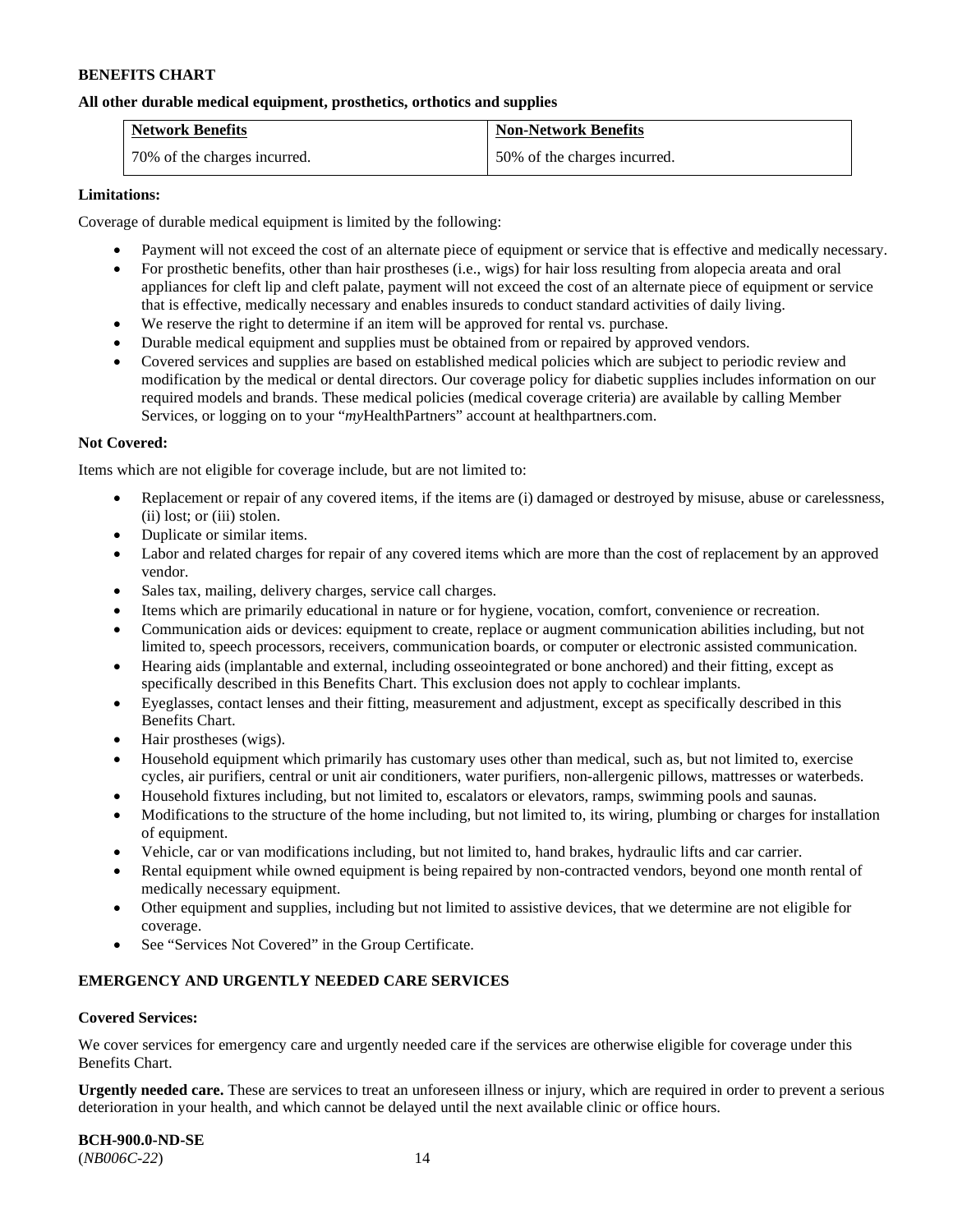#### **Urgently needed care at clinics**

| <b>Network Benefits</b>                                                                                     | <b>Non-Network Benefits</b> |
|-------------------------------------------------------------------------------------------------------------|-----------------------------|
| 100% of the charges incurred, subject to your<br>copayment of \$60 per visit.<br>Deductible does not apply. | See Network Benefits.       |

**Emergency Care.** These are services to treat: (1) the sudden, unexpected onset of illness or injury which, if left untreated or unattended until the next available clinic or office hours, would result in hospitalization, or (2) a condition requiring professional health services immediately necessary to preserve life or stabilize health. Emergency care includes emergency services as defined in Division BB, Title I, Section 102 of the Consolidated Appropriations Act of 2021. Emergency care also includes an immediate response service available on a 24-hour, seven-day-a-week basis for each child, or person, having a psychiatric crisis, a mental health crisis, or a mental health emergency.

When reviewing claims for coverage of emergency services, our medical director will take into consideration (1) a reasonable layperson's belief that the circumstances required immediate medical care that could not wait until the next working day or next available clinic appointment; (2) the time of day and day of the week the care was provided; (3) the presenting symptoms including but not limited to severe pain, to ensure that the decision to reimburse the emergency care is not made solely on the basis of the actual diagnosis.

### **Emergency care in a hospital emergency room, including professional services of a physician**

| <b>Network Benefits</b>        | <b>Non-Network Benefits</b> |
|--------------------------------|-----------------------------|
| 1 70% of the charges incurred. | See Network Benefits.       |

#### **Inpatient emergency care in a hospital including post-stabilization services as required under the federal No Surprises Act and its implementing regulations**

| <b>Network Benefits</b>      | <b>Non-Network Benefits</b> |
|------------------------------|-----------------------------|
| 70% of the charges incurred. | See Network Benefits.       |

#### **Not Covered:**

• See "Services Not Covered" in the Group Certificate.

### **GENE THERAPY**

### **Covered Services:**

We cover gene therapy treatment that meets our current medical coverage criteria.

| <b>Network Benefits</b>                                                                                                                                                                          | <b>Non-Network Benefits</b> |
|--------------------------------------------------------------------------------------------------------------------------------------------------------------------------------------------------|-----------------------------|
| Coverage level is same as corresponding Network<br>Benefits, depending on type of service provided<br>such as Office Visits for Illness or Injury, Inpatient<br>or Outpatient Hospital Services. | No coverage.                |

#### **Limitations:**

- Gene therapy must be provided by a designated provider.
- Specific types of gene therapy are limited to therapies and conditions specified in our medical coverage criteria.

#### **Not Covered:**

See "Services Not Covered" in the Group Certificate.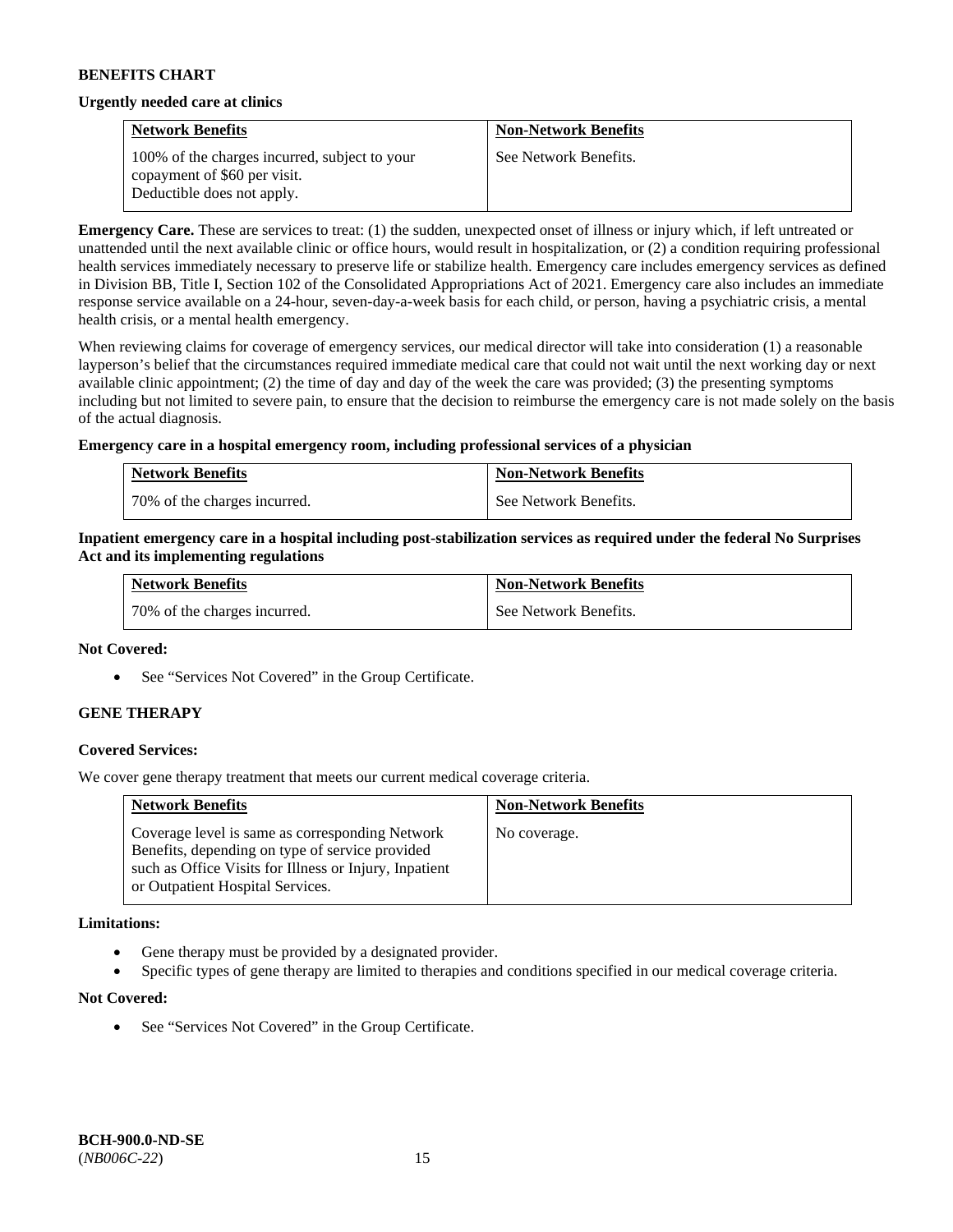# **HEALTH EDUCATION**

# **Covered Services:**

We cover education for preventive services and education for the management of chronic health problems (such as diabetes). Coverage includes medical nutrition therapy, that is provided by a certified, registered, or licensed health care professional working in a program consistent with the national standards of diabetes self-management education as established by the American Diabetes Association.

| <b>Network Benefits</b>                                     | <b>Non-Network Benefits</b>  |
|-------------------------------------------------------------|------------------------------|
| 100% of the charges incurred.<br>Deductible does not apply. | 50% of the charges incurred. |

### **Not Covered:**

• See "Services Not Covered" in the Group Certificate.

### **HOME HEALTH SERVICES**

### **Covered Services:**

We cover skilled nursing services, physical therapy, occupational therapy, speech therapy, respiratory therapy and other therapeutic services, non-routine prenatal and postnatal services, routine postnatal well child visits (as described in the Medical Coverage Criteria), phototherapy services for newborns, home health aide services and other eligible home health services when provided in your home, if you are homebound (i.e., unable to leave home without considerable effort due to a medical condition. Lack of transportation does not constitute homebound status). For phototherapy services for newborns and high risk prenatal services, supplies and equipment are included.

We cover total parenteral nutrition/intravenous ("TPN/IV") therapy, equipment, supplies and drugs in connection with IV therapy. IV line care kits are covered under Durable Medical Equipment.

You do not need to be homebound to receive total parenteral nutrition/intravenous ("TPN/IV") therapy.

We cover palliative care benefits. Palliative care includes symptom management, education and establishing goals of care. We waive the requirement that you be homebound for a limited number of home visits for palliative care (as shown in this Benefits Chart), if you have a life-threatening, non-curable condition which has a prognosis of survival of two years or less. Additional palliative care visits are eligible under the home health services benefit if you are homebound and meet all other requirements defined in this section.

Home health services are eligible and covered only when:

- medically necessary; and
- provided as rehabilitative care, terminal care or maternity care; and
- ordered by a physician, and included in the written home care plan.

**Physical therapy, occupational therapy, speech therapy, respiratory therapy, home health aide services and palliative care**

#### **Primary Care Providers**

| <b>Network Benefits</b>                                                                                     | <b>Non-Network Benefits</b>  |
|-------------------------------------------------------------------------------------------------------------|------------------------------|
| 100% of the charges incurred, subject to your<br>copayment of \$30 per visit.<br>Deductible does not apply. | 50% of the charges incurred. |

#### **Specialty Care Providers**

| <b>Network Benefits</b>                                                                                     | <b>Non-Network Benefits</b>  |
|-------------------------------------------------------------------------------------------------------------|------------------------------|
| 100% of the charges incurred, subject to your<br>copayment of \$60 per visit.<br>Deductible does not apply. | 50% of the charges incurred. |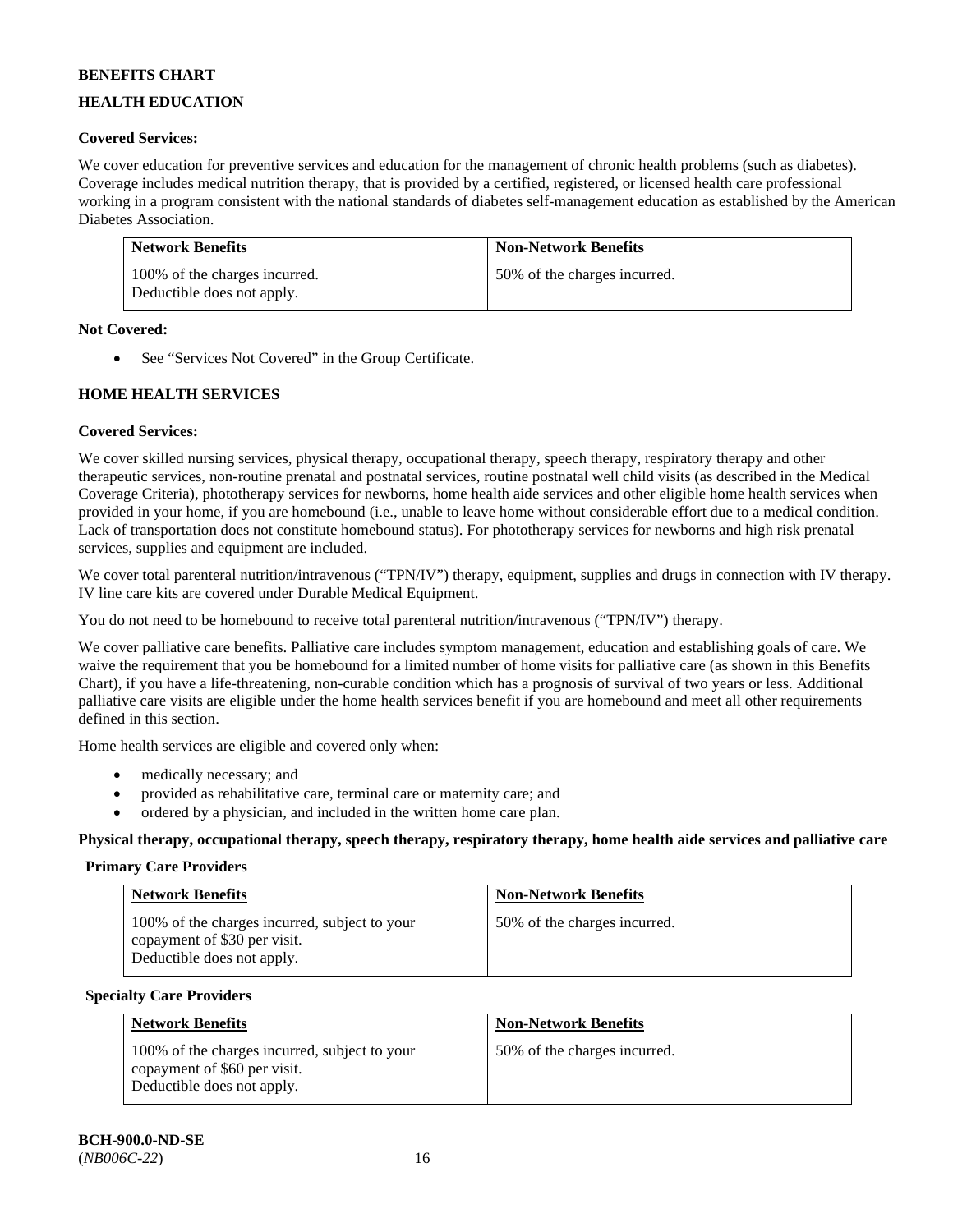#### **TPN/IV therapy, skilled nursing services, non-routine prenatal/postnatal services and phototherapy**

| <b>Network Benefits</b>                                     | <b>Non-Network Benefits</b>  |
|-------------------------------------------------------------|------------------------------|
| 100% of the charges incurred.<br>Deductible does not apply. | 50% of the charges incurred. |

Each 24-hour visit (or shifts of up to 24-hour visits) equals one visit and counts toward the Maximum visits for all other services shown below. Any visit that lasts less than 24 hours, regardless of the length of the visit, will count as one visit toward the Maximum visits for all other services shown below. All visits must be medically necessary and benefit eligible.

#### **Routine postnatal well child visits**

| <b>Network Benefits</b>                                     | <b>Non-Network Benefits</b>  |
|-------------------------------------------------------------|------------------------------|
| 100% of the charges incurred.<br>Deductible does not apply. | 50% of the charges incurred. |

#### **Maximum visits for palliative care**

If you are eligible to receive palliative care in the home and you are not homebound, there is a maximum of 12 visits per calendar year.

### **Maximum visits for all other services**

All other home health services are limited to 40 visits per calendar year. The routine postnatal well child visit does not count toward the visit limit.

#### **Limitations:**

- Home health services are not provided as a substitute for a primary caregiver in the home or as relief (respite) for a primary caregiver in the home. We will not reimburse family members or residents in your home for the above services.
- A service shall not be considered a skilled nursing service merely because it is performed by, or under the direct supervision of, a licensed nurse. Where a service (such as tracheotomy suctioning or ventilator monitoring) or like services, can be safely and effectively performed by a non-medical person (or self-administered), without the direct supervision of a licensed nurse, the service shall not be regarded as a skilled nursing service, whether or not a skilled nurse actually provides the service. The unavailability of a competent person to provide a non-skilled service shall not make it a skilled service when a skilled nurse provides it. Only the skilled nursing component of so-called "blended" services (i.e. services which include skilled and non-skilled components) are covered under this Benefits Chart.

#### **Not Covered:**

- Financial or legal counseling services.
- Housekeeping or meal services in your home.
- Private duty nursing services.
- Vocational rehabilitation and recreational or educational therapy. Recreation therapy is therapy provided solely for the purpose of recreation, including but not limited to: (a) requests for physical therapy or occupational therapy to improve athletic ability, and (b) braces or guards to prevent sports injuries.
- See "Services Not Covered" in the Group Certificate.

### **HOME HOSPICE SERVICES**

#### **Applicable Definitions:**

**Part-time.** This is up to two hours of service per day, more than two hours is considered continuous care.

**Continuous Care.** This is from two to twelve hours of service per day provided by a registered nurse, licensed practical nurse, or home health aide, during a period of crisis in order to maintain a terminally ill patient at home.

**Appropriate Facility.** This is a nursing home, hospice residence, or other inpatient facility.

| <b>BCH-900.0-ND-SE</b> |  |
|------------------------|--|
| $(NB006C-22)$          |  |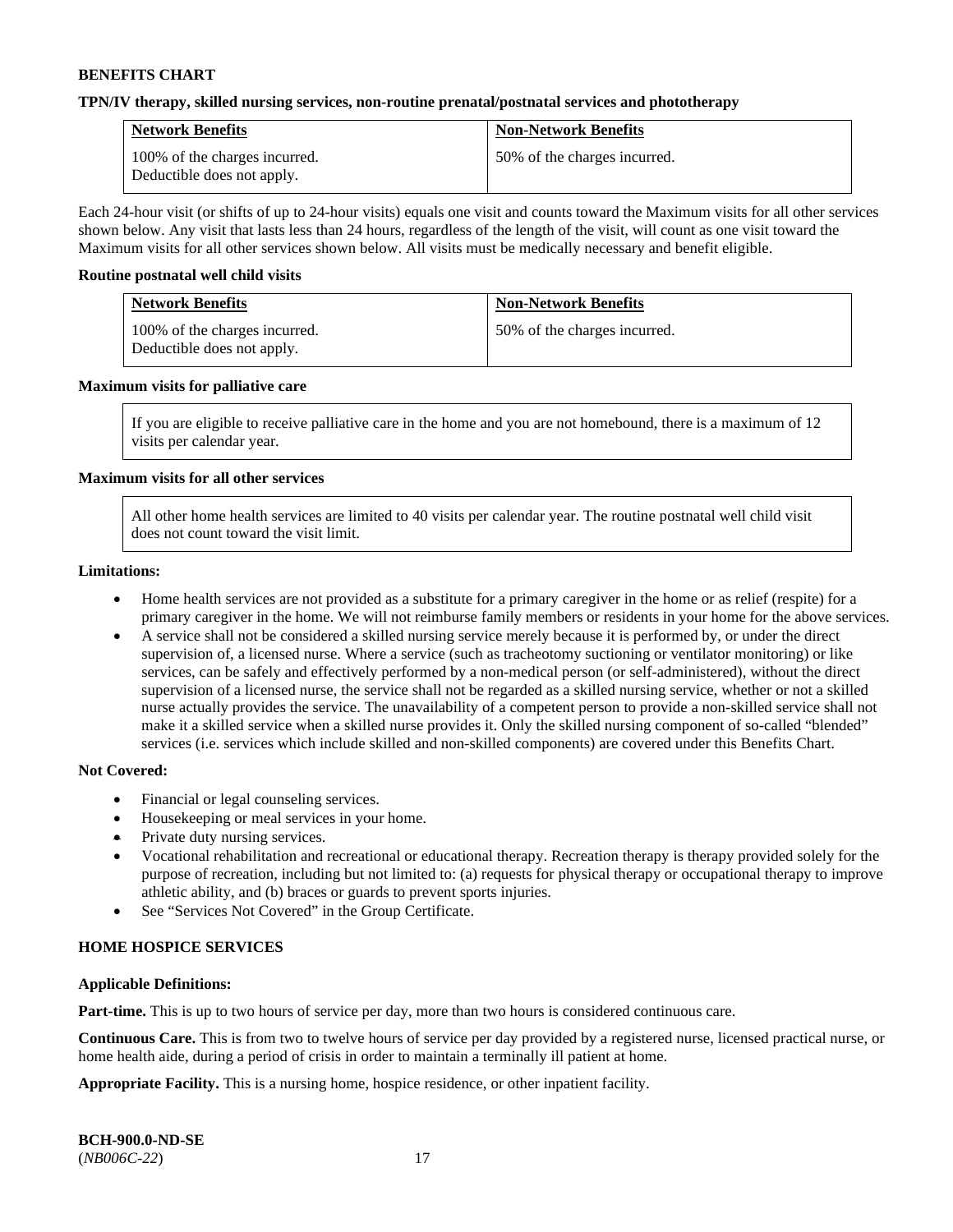**Custodial Care Related to Hospice Services.** This means providing assistance in the activities of daily living and the care needed by a terminally ill patient which can be provided by primary caregiver (i.e., family member or friend) who is responsible for the patient's home care.

## **Covered Services:**

**Home Hospice Program.** We cover the services described below if you are terminally ill and accepted as a home hospice program participant. You must meet the eligibility requirements of the program, and elect to receive services through the home hospice program. The services will be provided in your home, with inpatient care available when medically necessary as described below. If you elect to receive hospice services, you do so in lieu of curative treatment for your terminal illness for the period you are enrolled in the home hospice program.

**Eligibility:** In order to be eligible to be enrolled in the home hospice program, you must: (1) be a terminally ill patient (prognosis of six months or less); (2) have chosen a palliative treatment focus (i.e., emphasizing comfort and supportive services rather than treatment attempting to cure the disease or condition); and (3) continue to meet the terminally ill prognosis as reviewed by our medical director or his or her designee over the course of care. You may withdraw from the home hospice program at any time.

**Eligible Services:** Hospice services include the following services provided in accordance with an approved hospice treatment plan.

- Home Health Services:
	- o Part-time care provided in your home by an interdisciplinary hospice team (which may include a physician, nurse, social worker, and spiritual counselor) and medically necessary home health services are covered.
	- o One or more periods of continuous care in your home or in a setting which provides day care for pain or symptom management, when medically necessary, will be covered.
	- Inpatient Services: We cover medically necessary inpatient services.
- Other Services:
	- o Respite care is covered for care in your home or in an appropriate facility, to give your primary caregivers (i.e., family members or friends) rest and/or relief when necessary in order to maintain a terminally ill patient at home.
	- o Medically necessary medications for pain and symptom management.
	- o Semi-electric hospital beds and other durable medical equipment are covered.
	- o Emergency and non-emergency care is covered.

| <b>Network Benefits</b>                                     | <b>Non-Network Benefits</b>  |
|-------------------------------------------------------------|------------------------------|
| 100% of the charges incurred.<br>Deductible does not apply. | 50% of the charges incurred. |

Respite care is limited to five days per episode and respite care and continuous care combined are limited to 30 days.

### **Not Covered:**

- Financial or legal counseling services.
- Housekeeping or meal services in your home.
- Custodial or maintenance care related to hospice services, whether provided in the home or in a nursing home.
- Any service not specifically described as covered services under this home hospice services benefits.
- Any services provided by members of your family or residents in your home.
- See "Services Not Covered" in the Group Certificate.

### **HOSPITAL AND SKILLED NURSING FACILITY SERVICES**

#### **Covered Services:**

We cover services as described below.

### **Medical or surgical hospital services**

**Inpatient hospital services:** We cover the following medical or surgical services, for the treatment of acute illness or injury, which require the level of care only provided in an acute care facility. These services must be authorized by a physician.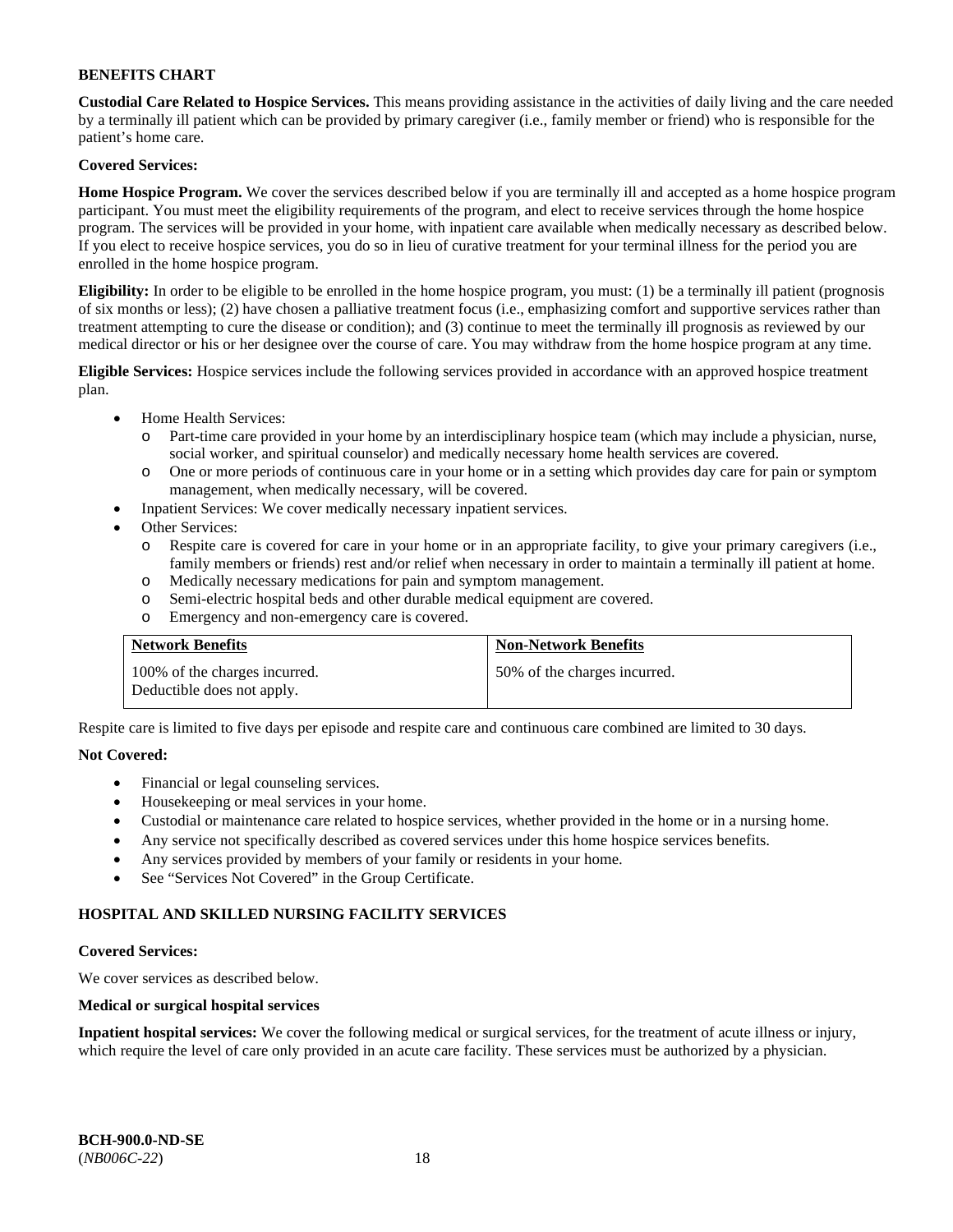Inpatient hospital services include: room and board; the use of operating or maternity delivery rooms; intensive care facilities; newborn nursery facilities; general nursing care, anesthesia, laboratory and diagnostic imaging services, reconstructive surgery, radiation therapy, physical therapy, prescription drugs or other medications administered during treatment, blood and blood products (unless replaced), and blood derivatives, and other diagnostic or treatment related hospital services; physician and other professional medical and surgical services provided while in the hospital, including gender confirmation surgery that meets medical coverage criteria.

Services for items for personal convenience, such as television rental, are not covered.

Group health plans and health insurance issuers generally may not, under Federal law, restrict benefits for any hospital length of stay in connection with childbirth for the mother of newborn child to less than 48 hours following a vaginal delivery, or less than 96 hours following a caesarean section. However, Federal law generally does not prohibit the mother's or newborn's attending provider, after consulting with the mother, from discharging the mother or her newborn earlier than 48 hours (or 96 hours as applicable). In any case plans and issuers may not, under Federal law, require that a provider obtain authorization from the plan or the insurance issuer for prescribing a length of stay not in excess of 48 hours (or 96 hours).

| <b>Network Benefits</b>      | <b>Non-Network Benefits</b>  |
|------------------------------|------------------------------|
| 70% of the charges incurred. | 50% of the charges incurred. |

Each insured's admission or confinement, including that of a newborn child, is separate and distinct from the admission or confinement of any other insured.

**Outpatient hospital, ambulatory care or surgical facility services:** We cover the following medical and surgical services, for diagnosis or treatment of illness or injury on an outpatient basis. These services must be authorized by a physician.

Outpatient services include: use of operating rooms, maternity delivery rooms or other outpatient departments, rooms or facilities; and the following outpatient services: general nursing care, anesthesia, laboratory and diagnostic imaging services, reconstructive surgery, radiation therapy, physical therapy, drugs administered during treatment, blood and blood products (unless replaced), and blood derivatives, and other diagnostic or treatment related outpatient services; physician and other professional medical and surgical services provided while an outpatient, including gender confirmation surgery that meets medical coverage criteria.

For Network Benefits, non-emergent, scheduled outpatient Magnetic Resonance Imaging (MRI) and Computed Tomography (CT) must be provided at a designated facility. Your physician or facility will obtain or verify prior authorization for these services, as needed.

| <b>Network Benefits</b>      | <b>Non-Network Benefits</b>  |
|------------------------------|------------------------------|
| 70% of the charges incurred. | 50% of the charges incurred. |

To see the benefit level for diagnostic imaging services, laboratory services and physical therapy, see the benefits under Diagnostic Imaging Services, Laboratory Services and Physical Therapy in this Benefits Chart.

**Skilled nursing facility care:** We cover room and board, daily skilled nursing and related ancillary services for post-acute treatment and rehabilitative care of illness or injury, that meets medical coverage criteria.

| <b>Network Benefits</b>                      | <b>Non-Network Benefits</b>                  |
|----------------------------------------------|----------------------------------------------|
| 70% of the charges incurred.                 | 50% of the charges incurred.                 |
| Limited to 30 day maximum per calendar year. | Limited to 30 day maximum per calendar year. |

Each day of services provided under the Network Benefits and Non-Network Benefits, combined, counts toward the maximums shown above.

### **Not Covered:**

- Services for items for personal convenience, such as television rental, are not covered.
- See "Services Not Covered" in the Group Certificate.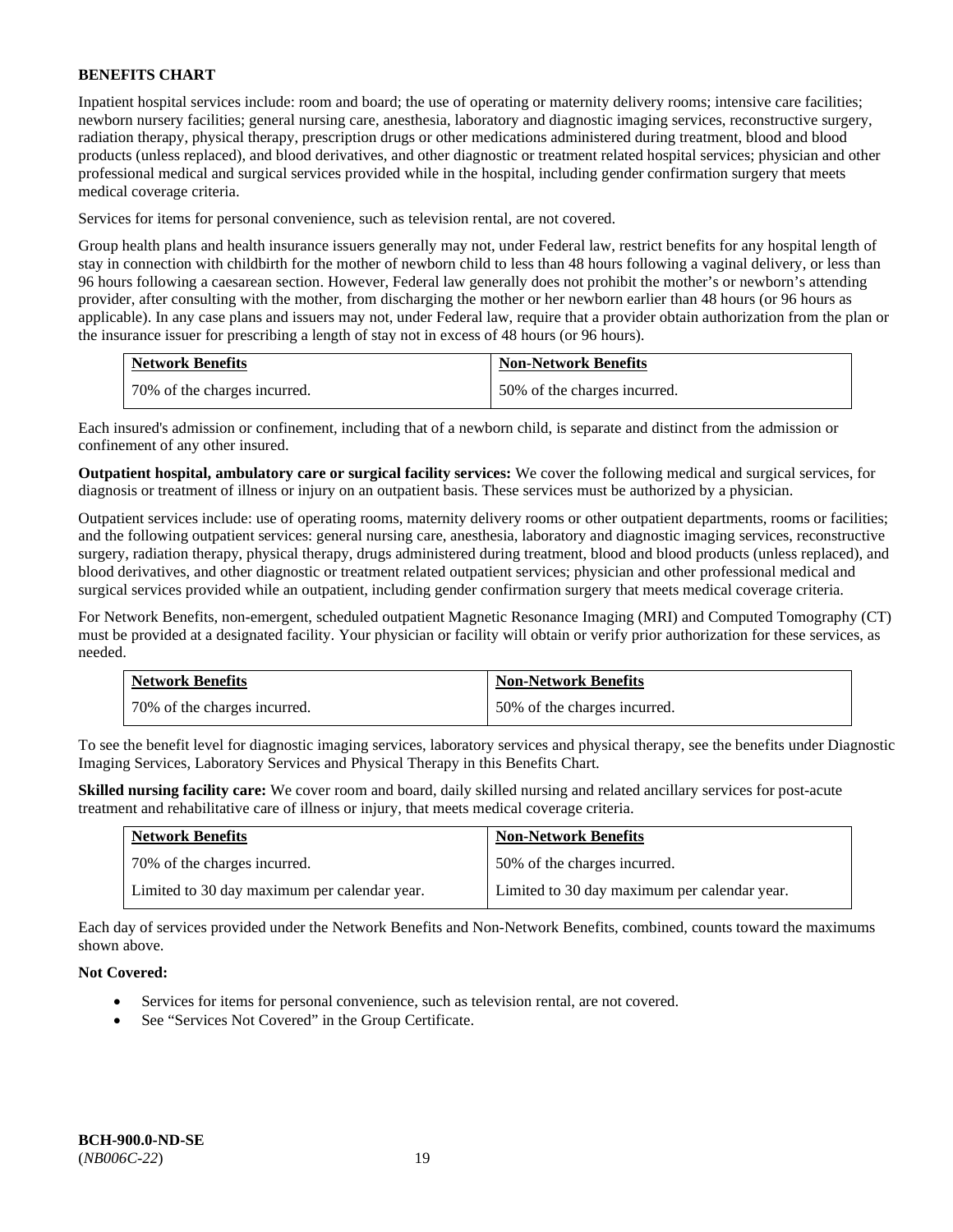# **INFERTILITY DIAGNOSIS**

### **Covered Services:**

We cover the diagnosis of infertility. These services include diagnostic procedures and tests provided in connection with an infertility evaluation, office visits and consultations to diagnose infertility.

| <b>Network Benefits</b>      | <b>Non-Network Benefits</b>  |
|------------------------------|------------------------------|
| 70% of the charges incurred. | 50% of the charges incurred. |
| Deductible does not apply.   |                              |

Coverage is limited to office visits and consultations to diagnose infertility. Treatment is not covered.

### **Not Covered:**

- Infertility/fertility treatment, including but not limited to, office visits, laboratory services, diagnostic imaging services and fertility drugs, reversal of sterilization, and sperm, ova or embryo acquisition, retrieval or storage; however, we do cover office visits and consultations to diagnose infertility.
- Services related to the establishment of surrogate pregnancy and fees for a surrogate. However, pregnancy and maternity services are covered for an insured under this Benefits Chart, including a surrogate pregnancy.
- See "Services Not Covered" in the Group Certificate.

### **LABORATORY SERVICES**

#### **Covered Services:**

We cover laboratory tests when ordered by a provider and provided in a clinic or outpatient hospital facility. To see the benefit level for inpatient hospital or skilled nursing facility services, see benefits under "Inpatient Hospital and Skilled Nursing Facility Services" in this Benefits Chart.

#### **Prostate-specific antigen (PSA) testing**

| <b>Network Benefits</b>                                     | <b>Non-Network Benefits</b>  |
|-------------------------------------------------------------|------------------------------|
| 100% of the charges incurred.<br>Deductible does not apply. | 50% of the charges incurred. |

#### **All other laboratory services**

#### **Services for illness or injury**

| <b>Network Benefits</b>                                     | <b>Non-Network Benefits</b>  |
|-------------------------------------------------------------|------------------------------|
| 100% of the charges incurred.<br>Deductible does not apply. | 50% of the charges incurred. |

#### **Preventive services**

Laboratory services associated with preventive services are covered at the benefit level shown in the "Preventive Services" section of this Benefits Chart.

#### **Not Covered:**

See "Services Not Covered" in the Group Certificate.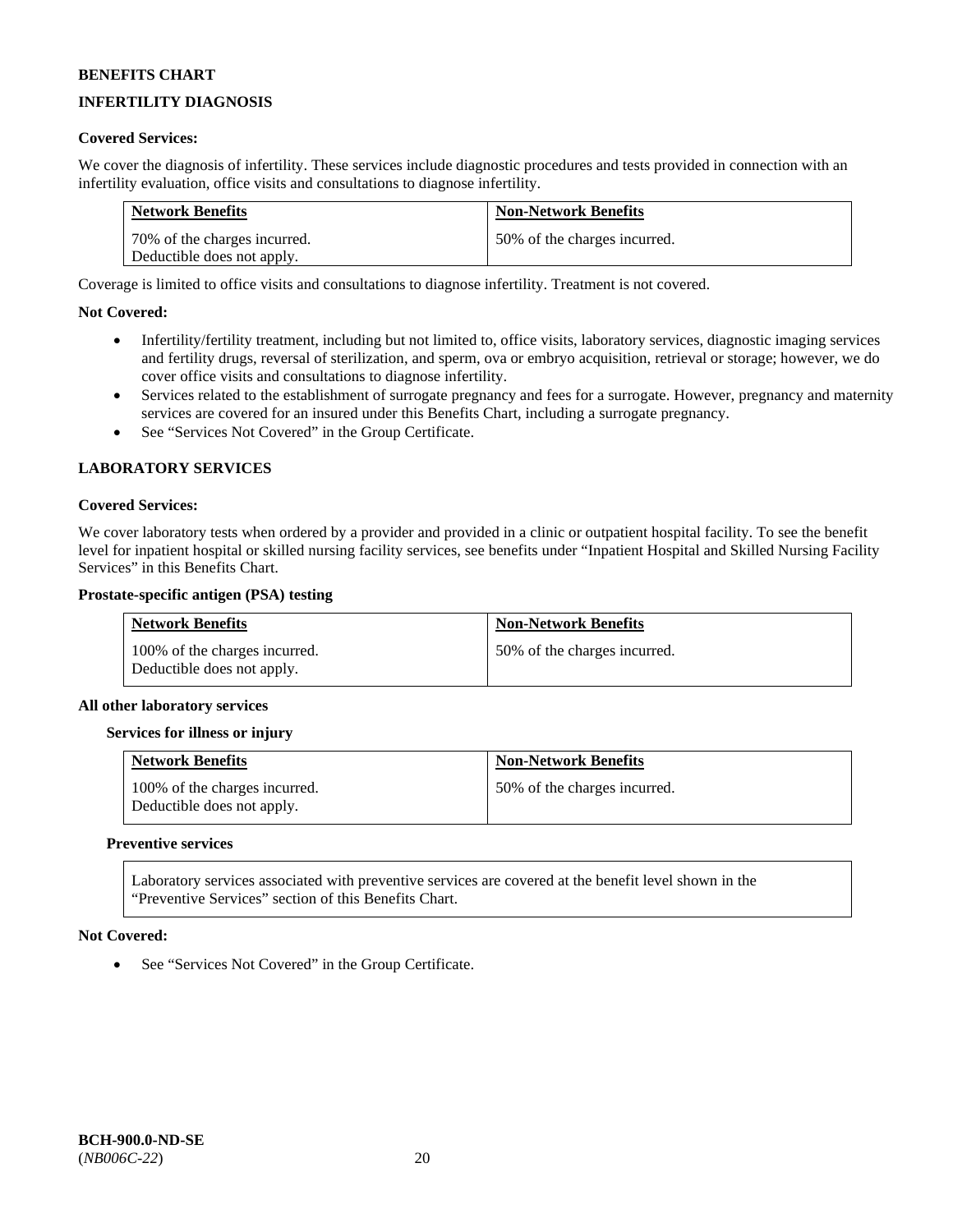# **MASTECTOMY RECONSTRUCTION BENEFIT**

### **Covered Services:**

We cover reconstruction of the breast on which the mastectomy has been performed; surgery and reconstruction of the other breast to produce symmetrical appearance, and prostheses and physical complications of all stages of mastectomy, including lymphedemas.

| <b>Network Benefits</b>                                | <b>Non-Network Benefits</b>                            |
|--------------------------------------------------------|--------------------------------------------------------|
| Coverage level is same as corresponding Network        | Coverage level is same as corresponding Non-           |
| Benefits, depending on type of service provided,       | Network Benefits, depending on type of service         |
| such as Office Visits for Illness or Injury, Inpatient | provided, such as Office Visits for Illness or Injury, |
| or Outpatient Hospital Services.                       | Inpatient or Outpatient Hospital Services.             |

### **Not Covered:**

• See "Services Not Covered" in the Group Certificate.

# **MEDICATION THERAPY DISEASE MANAGEMENT PROGRAM**

### **Covered Services:**

If you meet our criteria for coverage, you may qualify for our Medication Therapy Disease Management program.

The program covers consultations with a designated pharmacist.

Covered services are based on established medical policies, which are subject to periodic review and modification by the medical directors. These medical policies (medical coverage criteria) are available online by logging on to your "*my*HealthPartners" account a[t healthpartners.com](http://www.healthpartners.com/) or by calling Member Services.

| <b>Network Benefits</b>                                     | <b>Non-Network Benefits</b> |
|-------------------------------------------------------------|-----------------------------|
| 100% of the charges incurred.<br>Deductible does not apply. | No coverage.                |

#### **Not Covered:**

See "Services Not Covered" in the Group Certificate.

### **OFFICE VISITS FOR ILLNESS OR INJURY**

#### **Covered Services:**

We cover the following when medically necessary: professional medical and surgical services and related supplies, including biofeedback, of physicians and other health care providers; blood and blood products (unless replaced) and blood derivatives.

We cover diagnosis and treatment of illness or injury to the eyes. Where contact or eyeglass lenses are prescribed as medically necessary for the post-operative treatment of cataracts or for the treatment of aphakia, acute or chronic corneal pathology, or keratoconus, we cover the initial evaluation, lenses and fitting. Insureds must pay for lens replacement beyond the initial pair.

Services received via video, e-visit or telephone are covered under the "Telehealth/Telemedicine Services" section.

#### **Office visits**

### **Primary Care Providers**

| <b>Network Benefits</b>                                                                                     | <b>Non-Network Benefits</b>  |
|-------------------------------------------------------------------------------------------------------------|------------------------------|
| 100% of the charges incurred, subject to your<br>copayment of \$30 per visit.<br>Deductible does not apply. | 50% of the charges incurred. |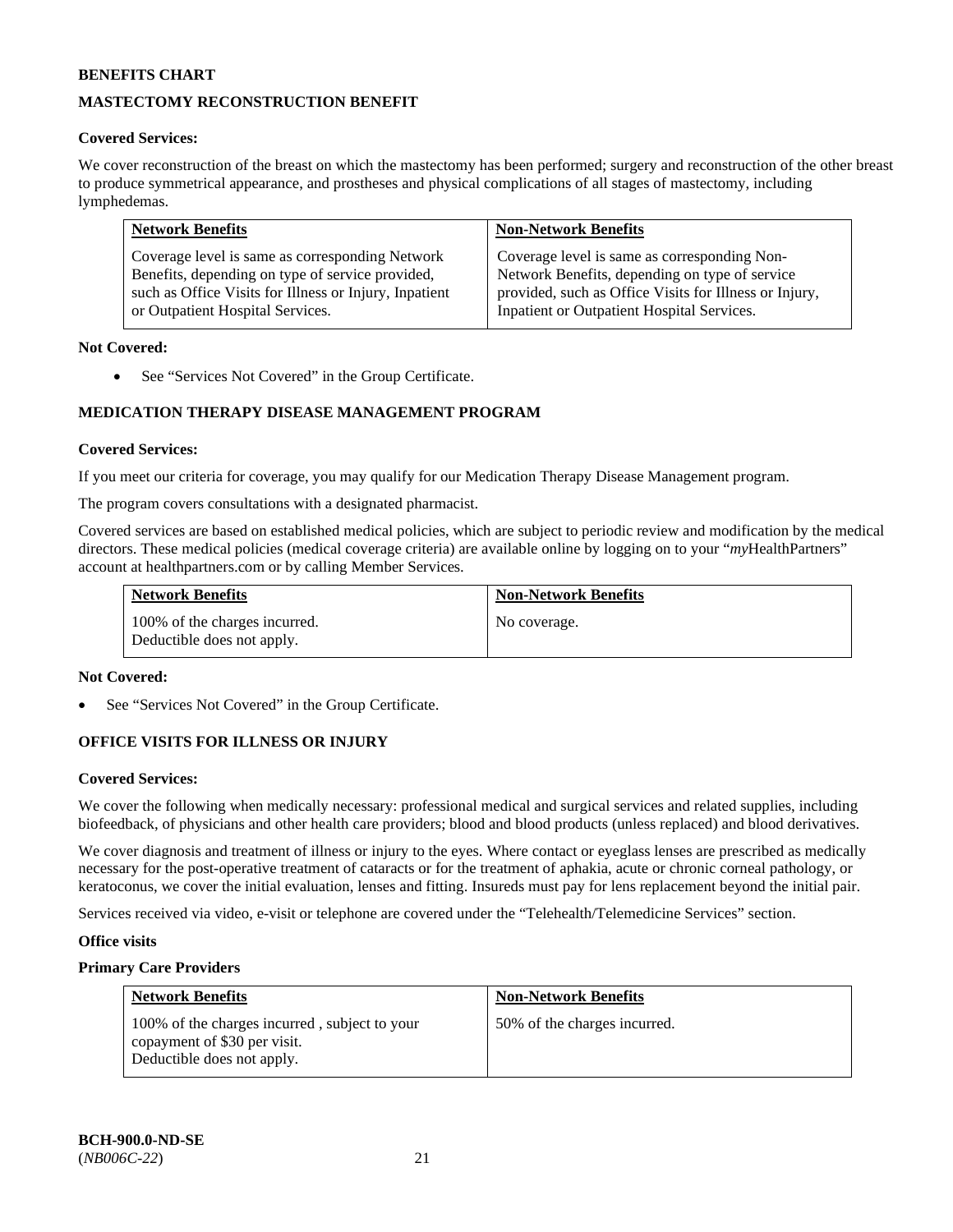#### **Specialty Care Providers**

| <b>Network Benefits</b>                                                                                     | <b>Non-Network Benefits</b>  |
|-------------------------------------------------------------------------------------------------------------|------------------------------|
| 100% of the charges incurred, subject to your<br>copayment of \$60 per visit.<br>Deductible does not apply. | 50% of the charges incurred. |

#### **Convenience clinics**

| <b>Network Benefits</b>                                                                                     | <b>Non-Network Benefits</b>  |
|-------------------------------------------------------------------------------------------------------------|------------------------------|
| 100% of the charges incurred, subject to your<br>copayment of \$15 per visit.<br>Deductible does not apply. | 50% of the charges incurred. |

### **Injections administered in a physician's office, other than immunizations**

### **Allergy injections**

| <b>Network Benefits</b>                                                                                              | <b>Non-Network Benefits</b>  |
|----------------------------------------------------------------------------------------------------------------------|------------------------------|
| 100% of the charges incurred, subject to your<br>copayment of \$2 per date of service.<br>Deductible does not apply. | 50% of the charges incurred. |

#### **All other injections**

| <b>Network Benefits</b>                                                                                              | <b>Non-Network Benefits</b>  |
|----------------------------------------------------------------------------------------------------------------------|------------------------------|
| 100% of the charges incurred, subject to your<br>copayment of \$2 per date of service.<br>Deductible does not apply. | 50% of the charges incurred. |

# **Not Covered:**

- Court ordered treatment.
- See "Services Not Covered" in the Group Certificate.

### **PEDIATRIC EYEWEAR**

### **Covered Services:**

We cover pediatric eyewear for children.

Routine eye exams are covered under the "Preventive Services" section.

| <b>Network Benefits</b>      | <b>Non-Network Benefits</b> |
|------------------------------|-----------------------------|
| 70% of the charges incurred. | No coverage.                |

#### **Limitations:**

- Coverage under this provision will continue until the end of the month in which the child turns age 19.
- Limited to one of the following per calendar year:
	- o one pair of eyeglasses including one set of prescription lenses, frames from our designated eyewear collection, and anti-scratch coating; or
	- o one pair of non-disposable contact lenses; or
	- o a one-year supply of disposable contact lenses.
- Contact lens fittings are limited to two per calendar year.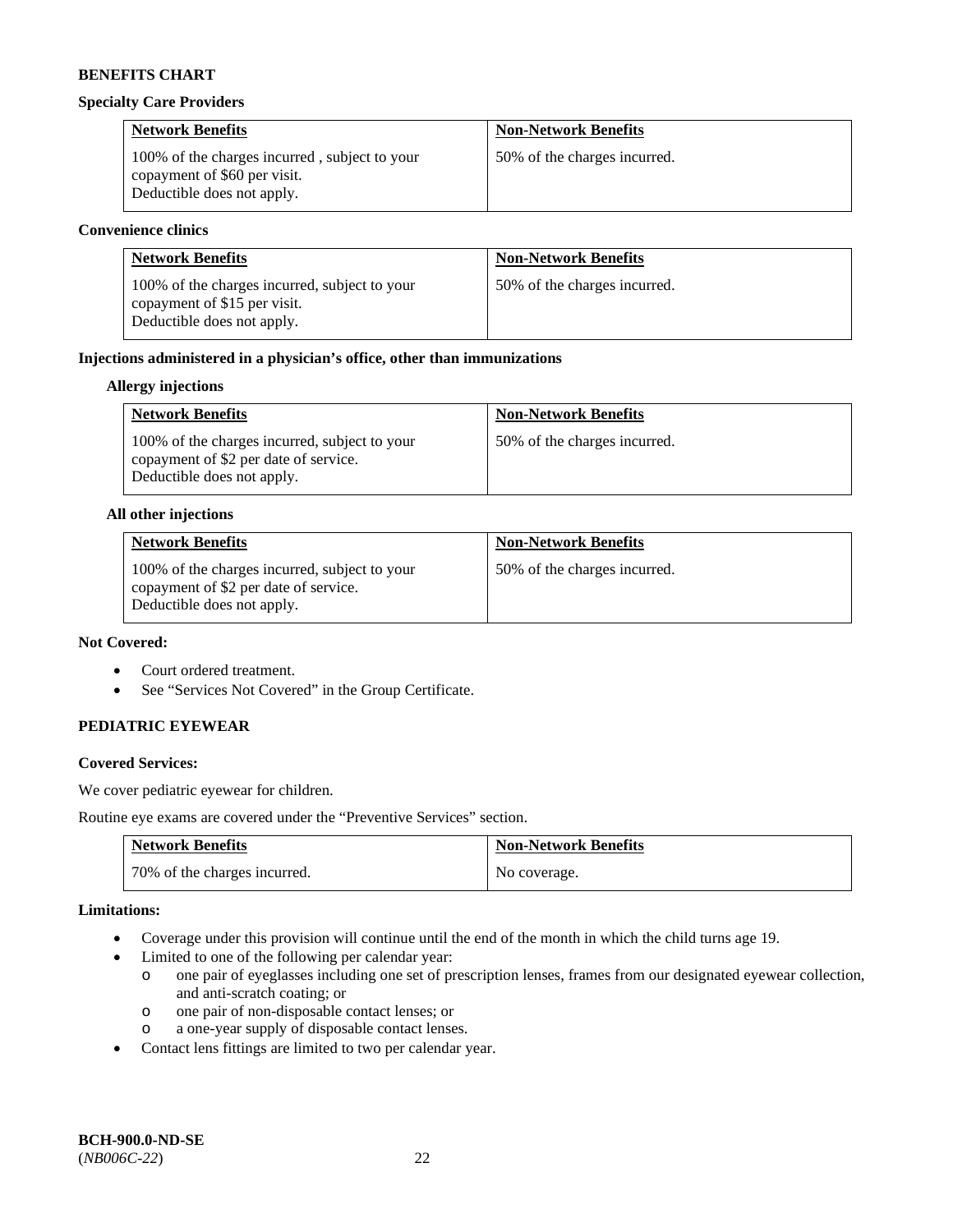### **Not Covered:**

- Frames that are not included in our designated eyewear collection. However, one pair of lenses will be covered if an insured
- chooses frames outside our designated eyewear collection.
- More than one pair of lenses or frames or non-disposable contacts per calendar year, regardless of the reason. This includes replacement of eyeglasses or contact lenses due to loss, breakage, theft, or change in prescription.
- Safety glasses or goggles for sports or vocational reasons.
- Upgrades including, but not limited to, UV protection and no-line multifocal lenses.
- See "Services Not Covered" in the Group Certificate.

## **PHYSICAL THERAPY, OCCUPATIONAL THERAPY AND SPEECH THERAPY**

#### **Covered Services:**

We cover the following physical therapy, occupational therapy and speech therapy services:

- Medically necessary rehabilitative care to correct the effects of illness or injury.
- Habilitative care rendered for congenital, developmental or medical conditions which have significantly limited the successful initiation of normal speech and normal motor development.

Massage therapy which is performed in conjunction with other treatment/modalities by a physical or occupational therapist, is part of a prescribed treatment plan and is not billed separately is covered.

We cover services provided in a clinic. We also cover physical therapy provided in an outpatient hospital facility. To see the benefit level for inpatient hospital or skilled nursing facility services, see benefits under "Inpatient Hospital and Skilled Nursing Facility Services."

#### **Rehabilitative care**

#### **Primary Care Providers**

| <b>Network Benefits</b>                                                                                     | <b>Non-Network Benefits</b>  |
|-------------------------------------------------------------------------------------------------------------|------------------------------|
| 100% of the charges incurred, subject to your<br>copayment of \$30 per visit.<br>Deductible does not apply. | 50% of the charges incurred. |

#### **Specialty Care Providers**

| <b>Network Benefits</b>                                                                                     | <b>Non-Network Benefits</b>  |
|-------------------------------------------------------------------------------------------------------------|------------------------------|
| 100% of the charges incurred, subject to your<br>copayment of \$60 per visit.<br>Deductible does not apply. | 50% of the charges incurred. |

#### **Maximum Visits**

- Physical Therapy is limited to 30 visits per calendar year.
- Occupational Therapy is limited to 30 visits per calendar year.
- Speech Therapy is limited to 30 visits per calendar year.

Visit limits by a Primary Care Provider and/or Specialty Care Provider are combined.

### **Habilitative care**

#### **Primary Care Providers**

| <b>Network Benefits</b>                                                                                     | <b>Non-Network Benefits</b>  |
|-------------------------------------------------------------------------------------------------------------|------------------------------|
| 100% of the charges incurred, subject to your<br>copayment of \$30 per visit.<br>Deductible does not apply. | 50% of the charges incurred. |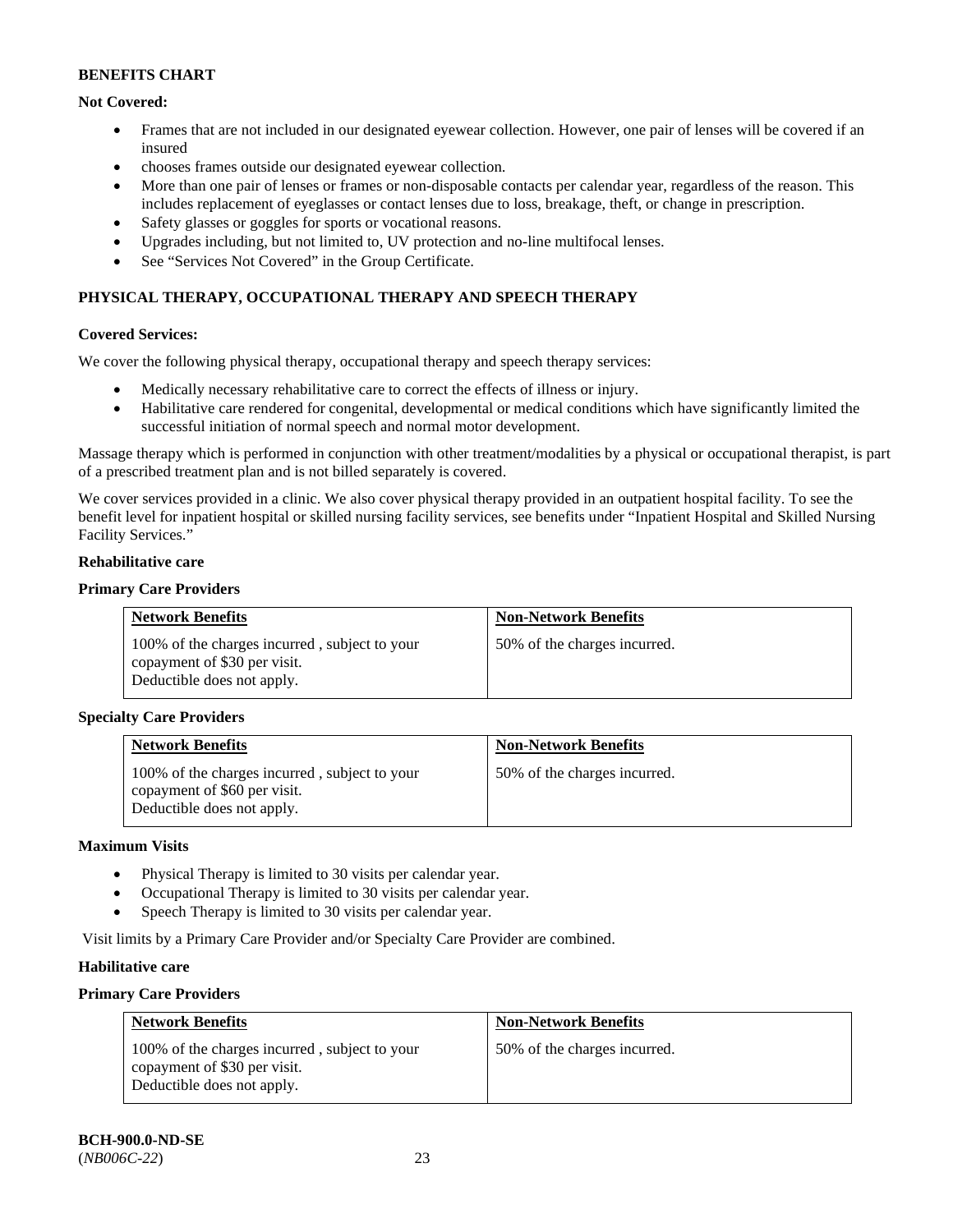#### **Specialty Care Providers**

| <b>Network Benefits</b>                                                                                     | <b>Non-Network Benefits</b>  |
|-------------------------------------------------------------------------------------------------------------|------------------------------|
| 100% of the charges incurred, subject to your<br>copayment of \$60 per visit.<br>Deductible does not apply. | 50% of the charges incurred. |

### **Maximum Visits**

- Physical Therapy is limited to 30 visits per calendar year.
- Occupational Therapy is limited to 30 visits per calendar year.
- Speech Therapy is limited to 30 visits per calendar year.
- Visit limits by a Primary Care Provider and/or Specialty Care Provider are combined.

### **Not Covered:**

- Massage therapy for the purpose of comfort or convenience of the insured.
- See "Services Not Covered" in the Group Certificate.

### **PRE-DIABETES DISEASE MANAGEMENT PROGRAM**

### **Covered Services:**

If you meet our criteria for coverage, you may qualify for the Pre-diabetes Disease Management Program through Omada Health. The program covers group health coaching which focuses on weight loss, exercise, behavior modification and health education at select locations determined by the plan.

| Network Benefits                                            | <b>Non-Network Benefits</b> |
|-------------------------------------------------------------|-----------------------------|
| 100% of the charges incurred.<br>Deductible does not apply. | Not applicable.             |

#### **Not Covered:**

See "Services Not Covered" in the Group Certificate.

# **PRESCRIPTION DRUG SERVICES**

### **Covered Services:**

We cover prescription drugs and medications, which can be self-administered or are administered in a physician's office. We cover off-label use of formulary drugs to treat cancer if the drug is recognized for the treatment of cancer in an authoritative compendia used by the Medicare program and when an appropriate level of evidence or medical necessity is met.

### **For Network benefits, drugs and medications must be obtained at a Network Pharmacy.**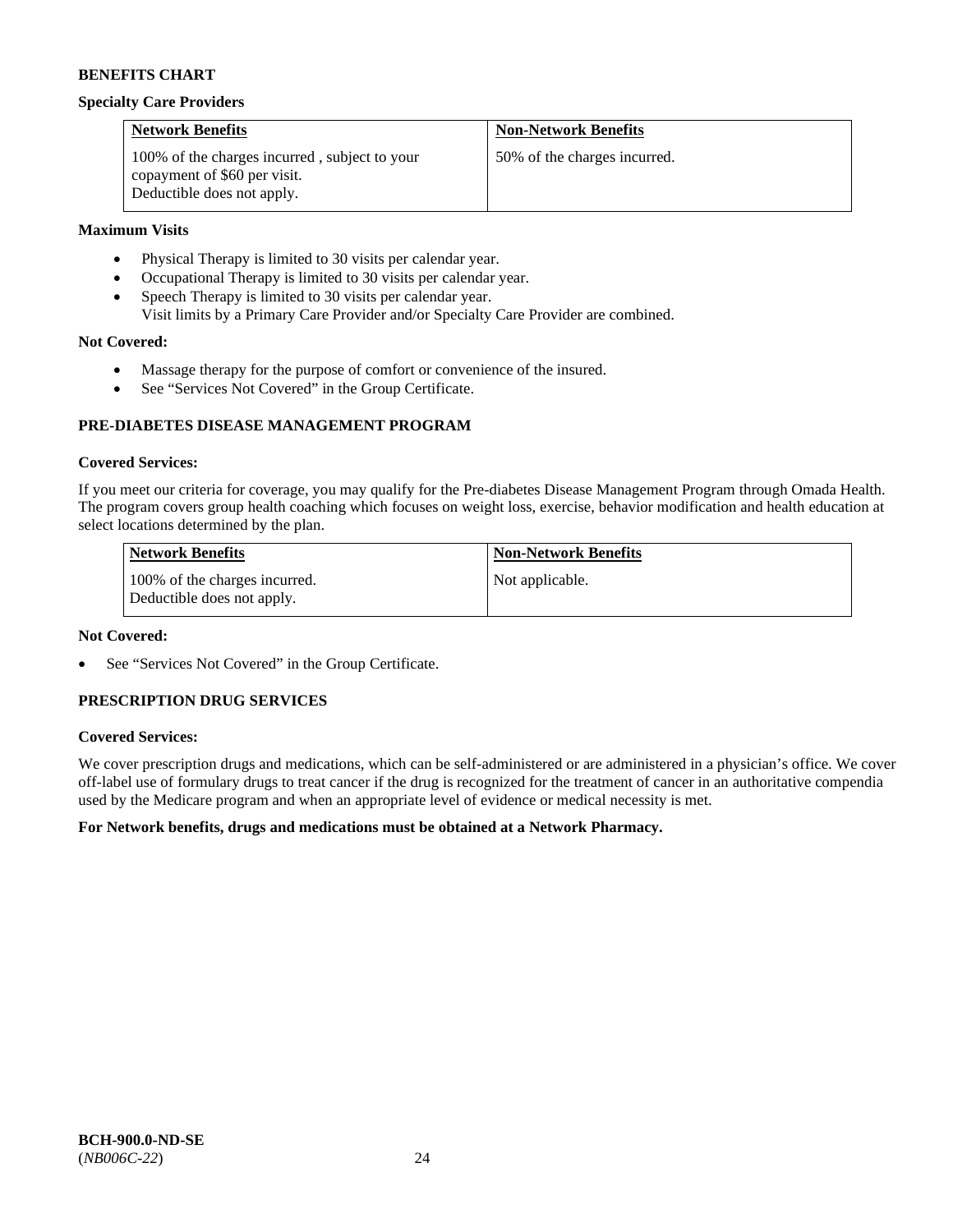### **If a copayment is required, you must pay one copayment for each 31-day supply, or portion thereof unless otherwise indicated below.**

# **Outpatient drugs (except as specified below)**

| <b>Network Benefits</b>                                                                                      | <b>Non-Network Benefits</b>  |
|--------------------------------------------------------------------------------------------------------------|------------------------------|
| 100% of the charges incurred, subject to your<br>copayment of \$5 for generic low cost formulary<br>drugs.   | 50% of the charges incurred. |
| 100% of the charges incurred, subject to your<br>copayment of \$25 for generic high cost formulary<br>drugs. |                              |
| 100% of the charges incurred, subject to your<br>copayment of \$60 for brand name formulary drugs.           |                              |
| In no event will your cost for a formulary insulin<br>drug exceed \$25.                                      |                              |
| Non-formulary drugs are covered at 100% of the<br>charges incurred, subject to your copayment of<br>\$150.   |                              |
| Deductible does not apply.                                                                                   |                              |

### **Mail order drugs**

| <b>Network Benefits</b>                                                                                                                                                          | <b>Non-Network Benefits</b>                                                       |
|----------------------------------------------------------------------------------------------------------------------------------------------------------------------------------|-----------------------------------------------------------------------------------|
| For your convenience, you may also get up to a 93-<br>day supply of outpatient prescription drugs that can<br>be self-administered through the designated mail<br>order service. | Mail order drugs are only available through the<br>designated mail order service. |
| Specialty Drugs are not available through the mail<br>order service.                                                                                                             |                                                                                   |

### **Specialty drugs that are self-administered**

| <b>Network Benefits</b>                                    | <b>Non-Network Benefits</b> |
|------------------------------------------------------------|-----------------------------|
| 80% of the charges incurred.<br>Deductible does not apply. | No coverage.                |

For Network Benefits, Specialty Drugs are limited to drugs on the specialty drug list and must be obtained from a designated vendor.

# **Drugs for the treatment of growth deficiency**

| <b>Network Benefits</b>                                    | <b>Non-Network Benefits</b>  |
|------------------------------------------------------------|------------------------------|
| 70% of the charges incurred.<br>Deductible does not apply. | 50% of the charges incurred. |

For Network Benefits, Growth Deficiency Drugs are limited to drugs on the specialty drug list and must be obtained from a designated vendor.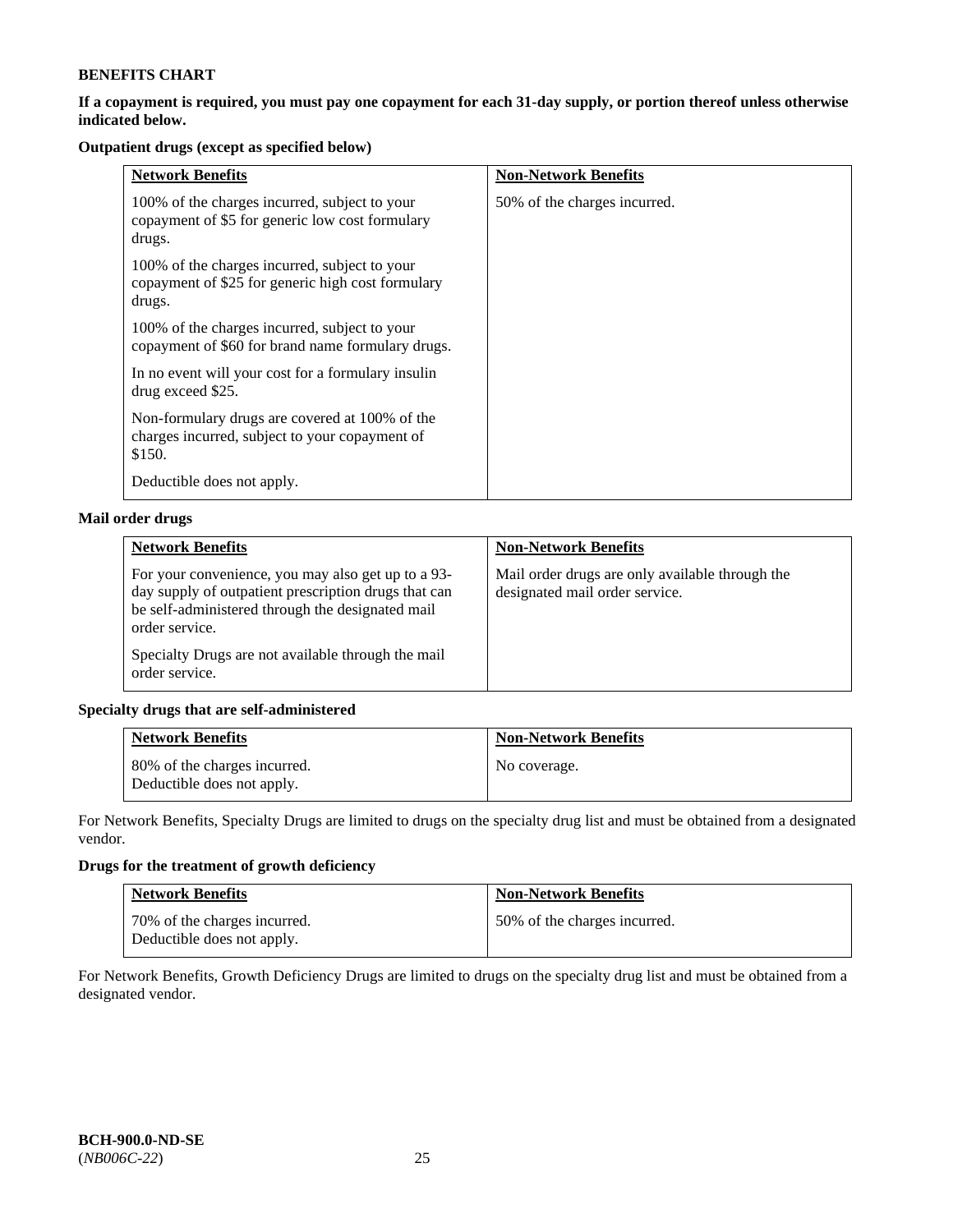**Tobacco cessation drugs are covered for all FDA-approved tobacco cessation drugs (including over-the-counter drugs) for a minimum of 90 days**

| <b>Network Benefits</b>                                     | <b>Non-Network Benefits</b>  |
|-------------------------------------------------------------|------------------------------|
| 100% of the charges incurred.<br>Deductible does not apply. | 50% of the charges incurred. |

### **Contraceptive drugs**

| <b>Network Benefits</b>                                                                                                                                            | <b>Non-Network Benefits</b>  |
|--------------------------------------------------------------------------------------------------------------------------------------------------------------------|------------------------------|
| 100% of the charges incurred for formulary drugs.<br>Deductible does not apply.                                                                                    | 50% of the charges incurred. |
| If a physician requests that a non-formulary<br>contraceptive drug be dispensed as written, the drug<br>will be covered at 100%, not subject to the<br>deductible. |                              |

**ACA preventive medications.** We cover preventive medications currently recommended by USPSTF with an A or B rating if they are prescribed by your medical provider and they are listed on our Commercial ACA Preventive Drug List. Preventive medications are subject to periodic review and modification. Changes would be effective in accordance with the federal rules and reflected in our current medical coverage criteria for preventive care services.

| <b>Network Benefits</b>                                     | <b>Non-Network Benefits</b>  |
|-------------------------------------------------------------|------------------------------|
| 100% of the charges incurred.<br>Deductible does not apply. | 50% of the charges incurred. |

### **Limitations:**

- Certain drugs may require prior authorization as indicated on the formulary. HealthPartners may require prior authorization for the drug and also the site where the drug will be provided. Certain drugs are subject to our utilization review process and quantity limits as indicated on our formulary.
- Certain non-formulary drugs require prior authorization. In addition, certain drugs may be subject to any quantity limits applied as part of our trial program. The trial drug program applies to new prescriptions for certain drugs which have high toxicity, low tolerance, high costs and/or high potential for waste. Trial drugs are indicated on the formulary and/or the Specialty Drug List. Your first fill of a trial drug may be limited to less than a month supply. If the drug is well tolerated and effective, you will receive the remainder of your first month supply.
- If an insured requests a brand name drug when there is a generic equivalent, the brand name drug will be covered up to the charge that would apply to the generic drug, minus any required copayment. If a physician requests that a brand name drug be dispensed as written, the drug will be paid at the non-formulary benefit.
- We may require insureds to try over-the-counter (OTC) drug alternatives before approving more costly formulary prescription drugs.
- Unless otherwise specified in the Prescription Drug Services section, you may receive up to a 31-day supply per prescription.
- New prescriptions to treat certain chronic conditions are limited to a 31-day supply.
- No more than a 31-day supply of Specialty Drugs will be covered and dispensed at a time unless it is a manufacturer supplied drug that cannot be split that supplies the insured with more than a 31 day supply.

### **Not Covered:**

- Replacement of prescription drugs, medications, equipment and supplies due to loss, damage or theft.
- Nonprescription (over the counter) drugs or medications, including, but not limited to, vitamins, supplements, homeopathic remedies, and non-FDA approved drugs, unless listed on the formulary and prescribed by a physician or legally authorized health care provider under applicable state and federal law. In addition, if the Insured obtains a prescription, this exclusion does not include aspirin to prevent cardiovascular disease for men and women of certain ages; folic acid supplements for women who may become pregnant; fluoride chemoprevention supplements for children without fluoride in their water source; and iron supplements for children age 6-12 months who are at risk for anemia.
- All drugs used for the treatment of sexual dysfunction.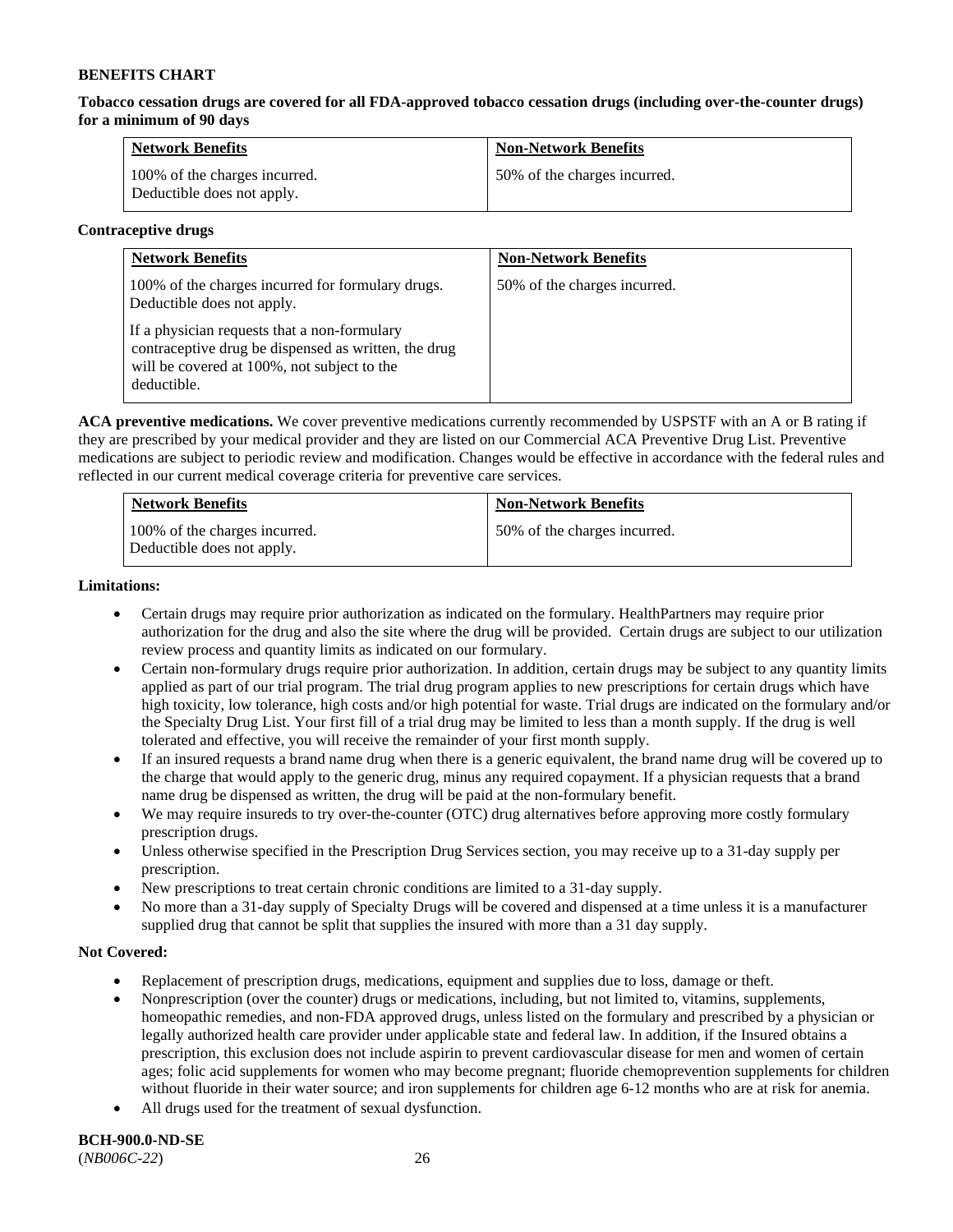- Fertility drugs.
- Medical cannabis.
- Drugs on the Excluded Drug List. The Excluded Drug List includes select drugs within a therapy class that are not eligible for coverage. This includes drugs that may be excluded for certain indications. The Excluded Drug List is available at [healthpartners.com.](http://www.healthpartners.com/)
- Drugs that are newly approved by the FDA until they are reviewed and approved by HealthPartners Pharmacy and Therapeutics Committee.
- Medical devices approved by the FDA will not be covered under the Prescription Drug Services section unless they are on our formulary. Covered medical devices are generally submitted and reimbursed under your medical benefits.
- See "Services Not Covered" in the Group Certificate.

# **PREVENTIVE SERVICES**

# **Applicable Definitions:**

**Routine Preventive Services** are routine healthcare services that include screenings, check-ups and counseling to prevent illness, disease or other health problems before symptoms occur.

**Diagnostic Services** are services to help a provider understand your symptoms, diagnose illness and decide what treatment may be needed. They may be the same services that are listed as preventive services, but they are being used as diagnostic services. Your provider will determine if these services are preventive or diagnostic. These services are not preventive if received as part of a visit to diagnose, manage or maintain an acute or chronic medical condition, illness or injury. When that occurs, unless indicated below, standard deductibles, copayments or coinsurance apply.

### **Covered Services:**

We cover preventive services that meet any of the requirements under the Affordable Care Act (ACA) shown in the bulleted items below. These preventive services are covered at 100% under the network benefits with no deductible, copayments or coinsurance. If a preventive service is not required by the ACA and it is covered at a lower benefit level or if a group qualifies for an exemption or accommodation for certain benefits under the ACA, it will be specified below. Preventive benefits mandated under the ACA are subject to periodic review and modification. Changes would be effective in accordance with the federal rules. Preventive services mandated by the ACA include:

- Evidence-based items or services that have in effect a rating of A or B in the current recommendations of the United States Preventive Services Task Force with respect to the individual;
- Immunizations for routine use in children, adolescents and adults that have in effect a recommendation from the Advisory Committee on Immunization Practices of the Centers for Disease Control and Prevention with respect to the individual;
- With respect to infants, children and adolescents, evidence-informed preventive care and screenings provided for in comprehensive guidelines supported by the Health Resources and Services Administration; and
- With respect to women, preventive care and screenings provided for in comprehensive guidelines supported by the Health Resources and Services Administration.

Covered services are based on established medical policies, which are subject to periodic review and modification by the medical or dental directors. These medical policies (medical coverage criteria) are available by calling Member Services, or logging on to your "*my*HealthPartners" account at [healthpartners.com.](http://www.healthpartners.com/) 

ACA and state mandated preventive services are covered as follows:

**Routine health exams and periodic health assessments.** A physician or health care provider will counsel you as to how often health assessments are needed based on age, sex and health status. This includes screening and counseling for tobacco use and all FDA approved tobacco cessation medications including over-the-counter drugs (as shown in the Prescription Drug Services section).

| <b>Network Benefits</b>                                     | <b>Non-Network Benefits</b>  |
|-------------------------------------------------------------|------------------------------|
| 100% of the charges incurred.<br>Deductible does not apply. | 50% of the charges incurred. |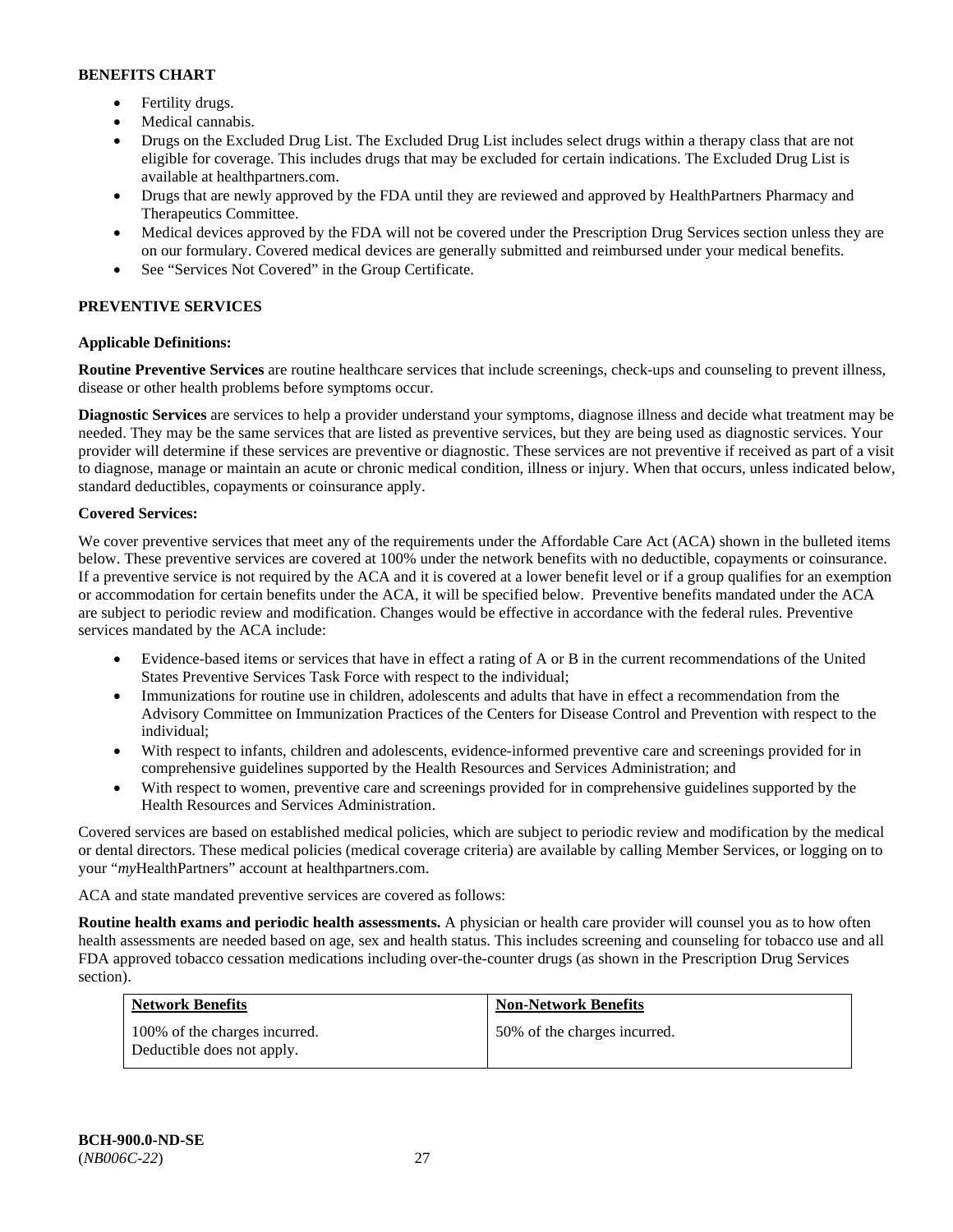**Child health supervision services.** This includes pediatric preventive services such as newborn screenings, appropriate immunizations, developmental assessments and laboratory services appropriate to the age of the child from birth to 72 months and appropriate immunizations to age 18.

| <b>Network Benefits</b>                                     | <b>Non-Network Benefits</b>  |
|-------------------------------------------------------------|------------------------------|
| 100% of the charges incurred.<br>Deductible does not apply. | 50% of the charges incurred. |

### **Routine prenatal care and exams**.

| <b>Network Benefits</b>                                     | <b>Non-Network Benefits</b>  |
|-------------------------------------------------------------|------------------------------|
| 100% of the charges incurred.<br>Deductible does not apply. | 50% of the charges incurred. |

**Routine postnatal care.** This includes health exams, assessments, education and counseling relating to the period immediately after childbirth.

| <b>Network Benefits</b>                                     | <b>Non-Network Benefits</b>  |
|-------------------------------------------------------------|------------------------------|
| 100% of the charges incurred.<br>Deductible does not apply. | 50% of the charges incurred. |

**Routine screening procedures for cancer.** This includes colorectal screening, digital rectal examinations, or other cancer screenings recommended by the USPSTF with an A or B rating. Women's preventive health services below describe additional routine screening procedures for cancer.

| <b>Network Benefits</b>                                     | <b>Non-Network Benefits</b>  |
|-------------------------------------------------------------|------------------------------|
| 100% of the charges incurred.<br>Deductible does not apply. | 50% of the charges incurred. |

**Professional voluntary family planning services.** This includes services to prevent or delay a pregnancy, including counseling and education. Services must be provided by a licensed provider.

| <b>Network Benefits</b>                                     | <b>Non-Network Benefits</b>  |
|-------------------------------------------------------------|------------------------------|
| 100% of the charges incurred.<br>Deductible does not apply. | 50% of the charges incurred. |

### **Adult immunizations**

| <b>Network Benefits</b>                                     | <b>Non-Network Benefits</b>  |
|-------------------------------------------------------------|------------------------------|
| 100% of the charges incurred.<br>Deductible does not apply. | 50% of the charges incurred. |

**Women's preventive health services.** This includes mammograms, screenings for cervical cancer (pap smears), breast pumps, human papillomavirus (HPV) testing, counseling for sexually transmitted infections, counseling and screening for human immunodeficiency virus (HIV), and all FDA approved contraceptive methods as prescribed by a doctor, sterilization procedures, education and counseling (see the "Prescription Drug Services" section for coverage of oral contraceptive drugs). For women whose family history is associated with an increased risk for BRCA1 or BRCA2 gene mutations, we cover genetic counseling and BRCA screening without cost sharing, if appropriate and as determined by a physician.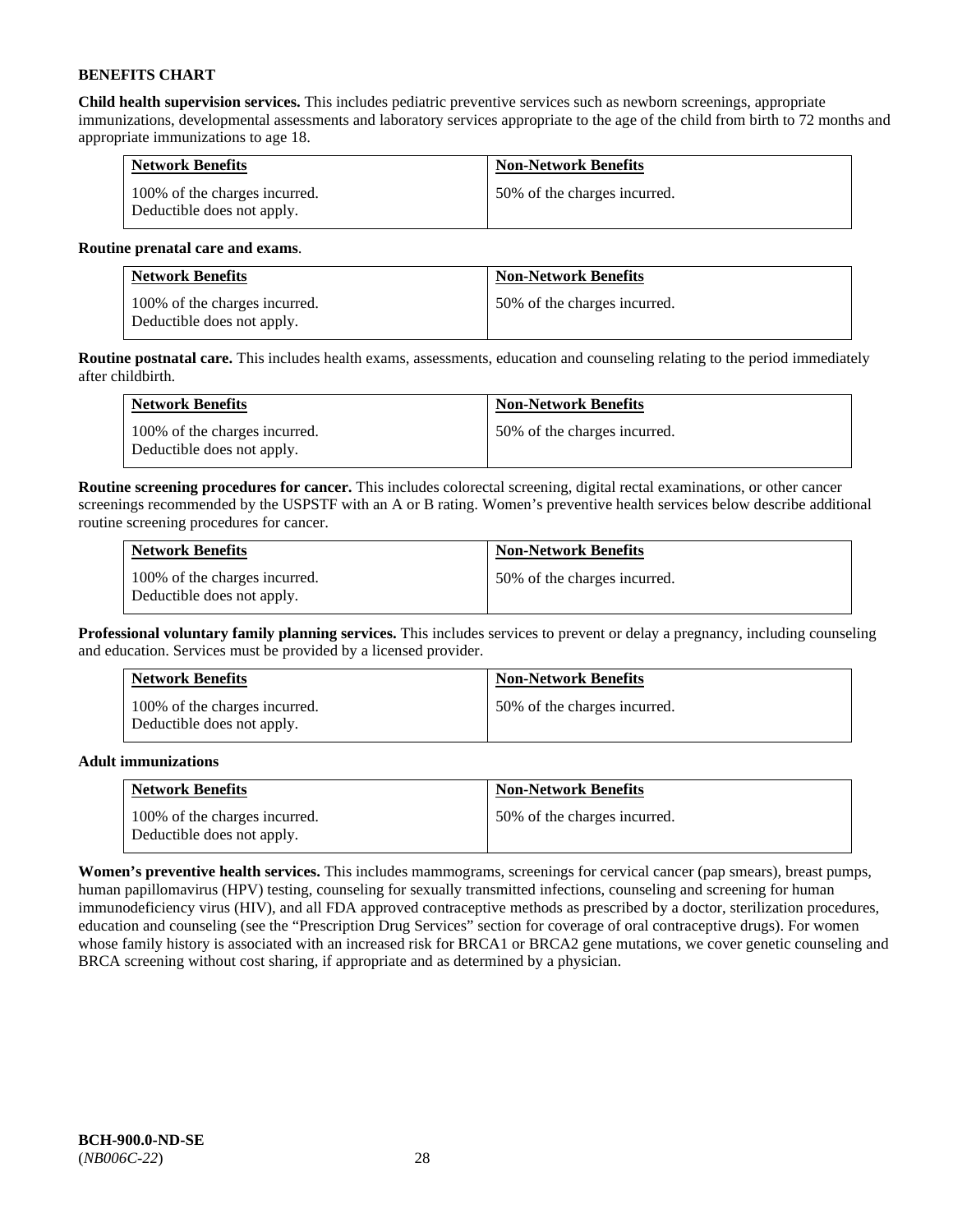With respect to mammograms, we cover no less than the following:

- One baseline mammogram examination for each woman who is at least thirty-five but less than forty years of age.
- One mammogram examination every year, or more frequently if ordered by a physician, for each woman who is at least forty years of age.

| <b>Network Benefits</b>                                     | <b>Non-Network Benefits</b>  |
|-------------------------------------------------------------|------------------------------|
| 100% of the charges incurred.<br>Deductible does not apply. | 50% of the charges incurred. |

**Obesity screening and management.** We cover obesity screening and counseling for all ages during a routine preventive care exam. If you are age 18 or older and have a body mass index of 30 or more, we also cover intensive obesity management to help you lose weight. Your primary care doctor can coordinate these services.

| <b>Network Benefits</b>                                     | <b>Non-Network Benefits</b>  |
|-------------------------------------------------------------|------------------------------|
| 100% of the charges incurred.<br>Deductible does not apply. | 50% of the charges incurred. |

### **In addition to any ACA or state mandated preventive services referenced above, we cover the following eligible services:**

### **Routine eye and hearing exams**

| <b>Network Benefits</b>                                     | <b>Non-Network Benefits</b>  |
|-------------------------------------------------------------|------------------------------|
| 100% of the charges incurred.<br>Deductible does not apply. | 50% of the charges incurred. |

**Ovarian cancer surveillance tests for women who are at risk.** "At risk for ovarian cancer" means (1) having a family history that includes any of the following: one or more first-degree or second-degree relatives with ovarian cancer, clusters of female relatives with breast cancer or nonpolyposis colorectal cancer; or (2) testing positive for BRCA1 or BRCA2 mutations. "Surveillance tests for ovarian cancer" means annual screening using: CA-125 serum tumor marker testing, transvaginal ultrasound, pelvic examination or other proven ovarian cancer screening tests currently being evaluated by the federal Food and Drug Administration or by the National Cancer Institute.

| <b>Network Benefits</b>                         | <b>Non-Network Benefits</b>                      |
|-------------------------------------------------|--------------------------------------------------|
| Coverage level is same as corresponding Network | Coverage level is same as corresponding Non-     |
| Benefit, depending on type of service provided, | Network Benefit, depending on type of service    |
| such as Diagnostic Imaging Services, Laboratory | provided, such as Diagnostic Imaging Services,   |
| Services Office Visits for Illness or Injury or | Laboratory Services Office Visits for Illness or |
| Preventive Services.                            | Injury or Preventive Services.                   |

### **Limitations:**

• Services are not preventive if received as part of a visit to diagnose, manage or maintain an acute or chronic medical condition, illness or injury. When that occurs, unless otherwise indicated above, standard deductibles, copayments or coinsurance apply.

### **Not Covered:**

See "Services Not Covered" in the Group Certificate.

# **TELEHEALTH/TELEMEDICINE SERVICES**

### **Definitions:**

**Telehealth, Telemedicine, or Virtual Care.** This is a means of communication between a health care professional and a patient. This includes the use of secure electronic information, imaging, and communication technologies, including:

- interactive audio or audio-video
- interactive audio with store-and-forward technology

**BCH-900.0-ND-SE** (*NB006C-22*) 29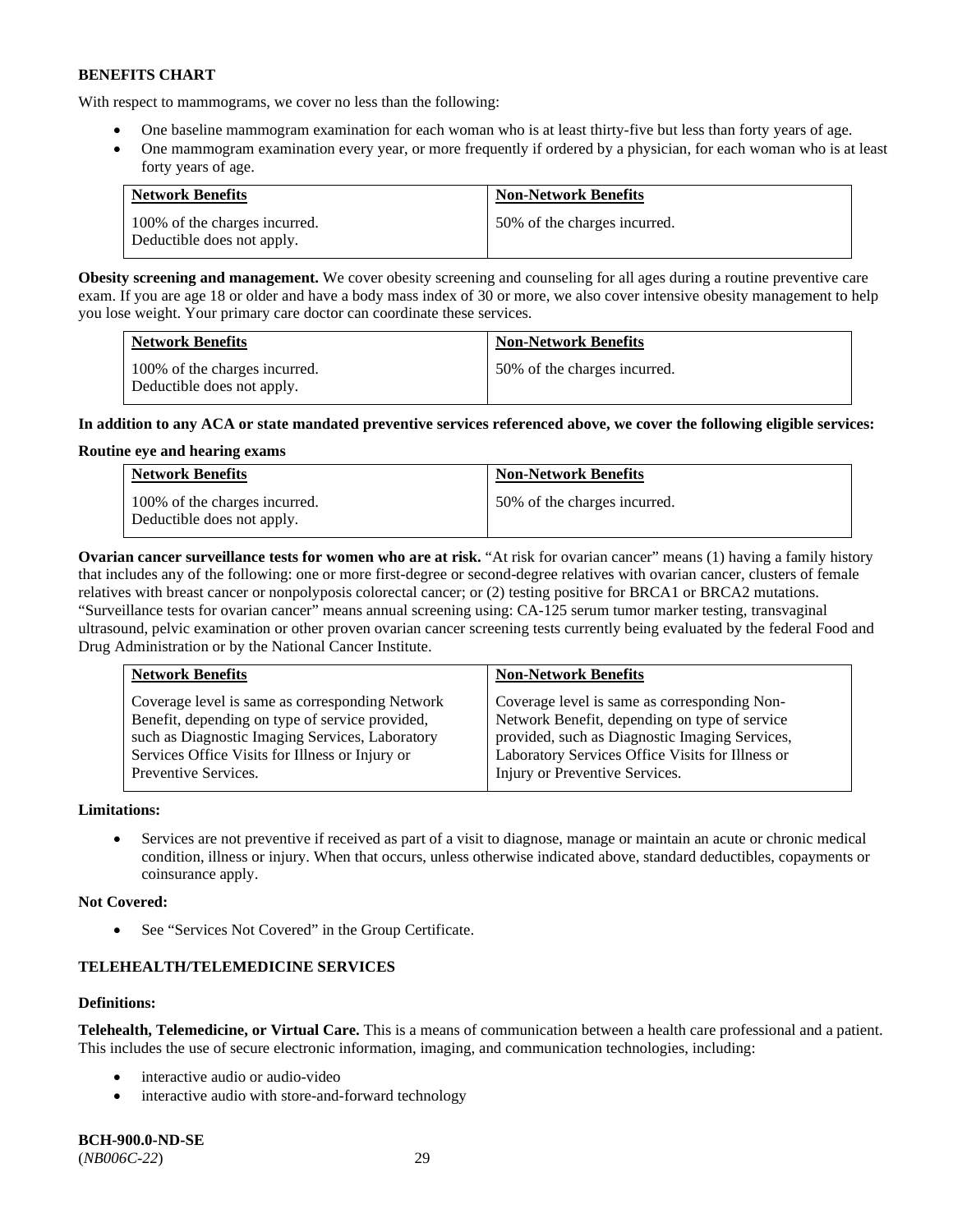- chat-based and email-based systems
- physician-to-physician consultation
- patient education
- data transmission
- data interpretation
- digital diagnostics (algorithm-enabled diagnostic support)
- digital therapeutics (the use of personal health devices and sensors, either alone or in combination with conventional drug
- therapies, for disease prevention and management)

# Services can be delivered:

Synchronously: the patient and health care professional are engaging with one another at the same time; or Asynchronously: the patient and health care professional engage with each other at different points in time.

**Telephone Visits.** Live, synchronous, interactive encounters over the telephone between a patient and a healthcare provider.

**E-visit or chat-based visits.** Asynchronous online or mobile app encounters to discuss a patient's personal health information, vital signs, and other physiologic data or diagnostic images. The healthcare provider reviews and delivers a consultation, diagnosis, prescription or treatment plan after reviewing the patient's visit information.

**Virtuwell<sup>®</sup>.** This is an online service for you to receive a diagnosis and treatment for certain conditions, such as a cold, flu, ear pain and sinus infections. You may access the Virtuwell website at [virtuwell.com.](https://www.virtuwell.com/)

**Video Visits.** Live, synchronous, interactive encounters using secure web-based video between a patient and a healthcare provider.

# **Covered Services:**

The Plan covers the following methods of receiving care for services that would be eligible under the Plan if the service were provided in person.

# **Scheduled telephone visits**

| <b>Network Benefits</b>                                                                                     | <b>Non-Network Benefits</b>  |
|-------------------------------------------------------------------------------------------------------------|------------------------------|
| 100% of the charges incurred, subject to your<br>copayment of \$15 per visit.<br>Deductible does not apply. | 50% of the charges incurred. |

# **E-visits**

# **Access to online care through Virtuwell at [virtuwell.com](https://www.virtuwell.com/)**

| <b>Network Benefits</b>                                     | <b>Non-Network Benefits</b> |
|-------------------------------------------------------------|-----------------------------|
| 100% of the charges incurred.<br>Deductible does not apply. | Not applicable.             |

### **All other E-visits**

| <b>Network Benefits</b>                                                                                     | <b>Non-Network Benefits</b>  |
|-------------------------------------------------------------------------------------------------------------|------------------------------|
| 100% of the charges incurred, subject to your<br>copayment of \$15 per visit.<br>Deductible does not apply. | 50% of the charges incurred. |

### **Video visits**

| <b>Network Benefits</b>                                | <b>Non-Network Benefits</b>                            |
|--------------------------------------------------------|--------------------------------------------------------|
| Coverage level is same as corresponding Network        | Coverage level is same as corresponding Non-           |
| Benefits, depending on type of service provided        | Network Benefits, depending on type of service         |
| such as Office Visits for Illness or Injury, Inpatient | provided, such as Office Visits for Illness or Injury, |
| or Outpatient Hospital Services.                       | Inpatient or Outpatient Hospital Services.             |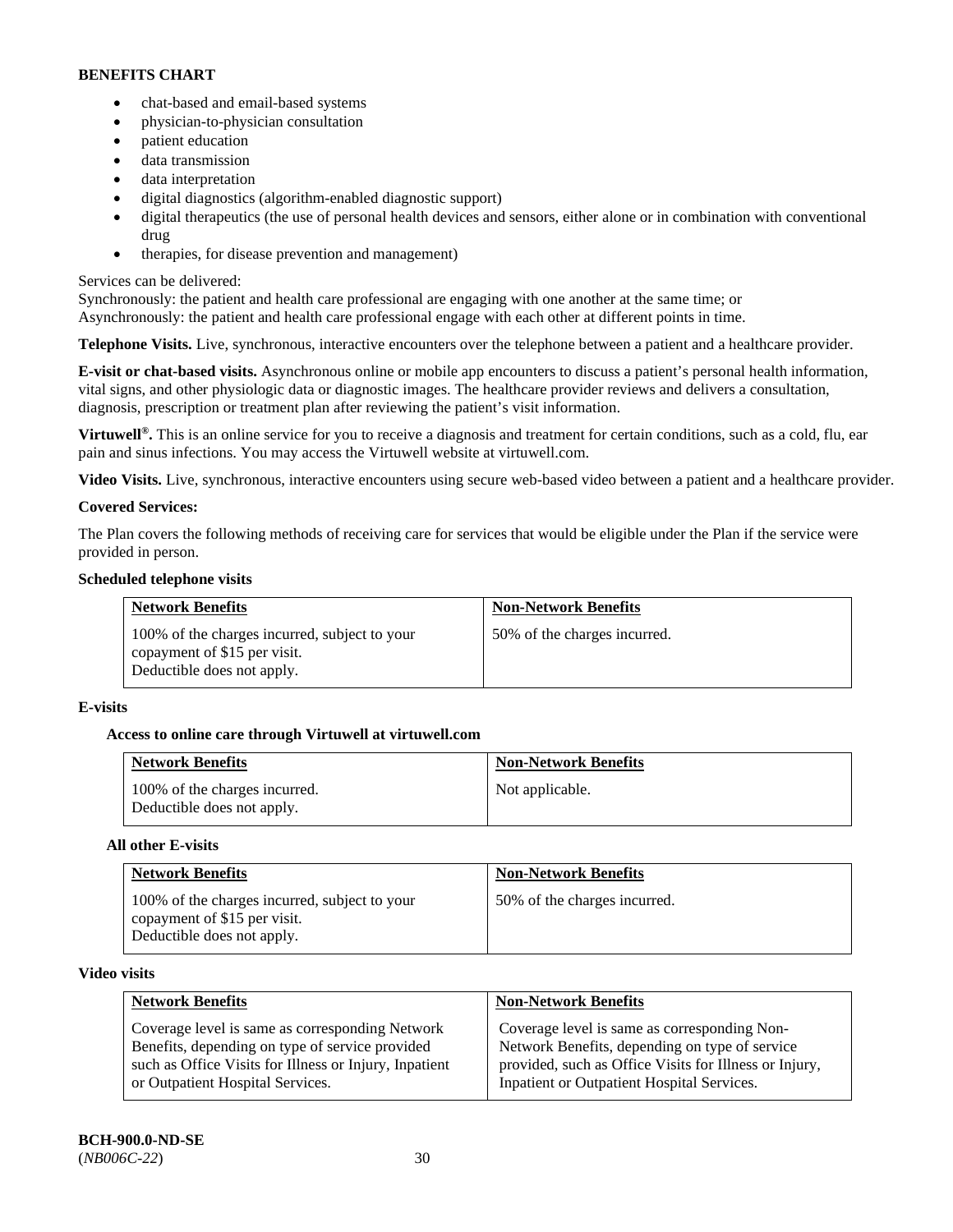### **Not Covered:**

• See "Services Not Covered" in the Group Certificate.

### **TRANSPLANT SERVICES**

#### **Applicable Definitions:**

**Autologous.** This is when the source of cells is from the individual's own marrow or stem cells.

**Allogeneic.** This is when the source of cells is from a related or unrelated donor's marrow or stem cells.

**Autologous Bone Marrow Transplant.** This is when the bone marrow is harvested from the individual and stored. The patient undergoes treatment which includes tumor ablation with high-dose chemotherapy and/or radiation. The bone marrow is reinfused (transplanted).

**Allogeneic Bone Marrow Transplant.** This is when the bone marrow is harvested from the related or unrelated donor and stored. The patient undergoes treatment which includes tumor ablation with high-dose chemotherapy and/or radiation. The bone marrow is reinfused (transplanted).

**Autologous/Allogeneic Stem Cell Support.** This is a treatment process that includes stem cell harvest from either bone marrow or peripheral blood, tumor ablation with high-dose chemotherapy and/or radiation, stem cell reinfusion, and related care. Autologous/allogeneic bone marrow transplantation and high dose chemotherapy with peripheral stem cell rescue/support are considered to be autologous/allogeneic stem cell support.

**Designated Transplant Center.** This is any health care provider, group or association of health care providers designated by us to provide services, supplies or drugs for specified transplants for our insureds.

**Transplant Services.** This is transplantation (including retransplants) of the human organs or tissue listed below, including all related post-surgical treatment, follow-up care and drugs and multiple transplants for a related cause. Transplant services do not include other organ or tissue transplants or surgical implantation of mechanical devices functioning as a human organ, except surgical implantation of an FDA approved Ventricular Assist Device (VAD) or total artificial heart, functioning as a temporary bridge to heart transplantation.

### **Prior authorization is required prior to consultation to support coordination of care and benefits.**

### **Covered Services:**

We cover eligible transplant services (as defined above) while you are covered under this Certificate. Transplants that will be considered for coverage are limited to the following:

- Kidney transplants for end-stage disease.
- Cornea transplants for end-stage disease.
- Heart transplants for end-stage disease.
- Lung transplants or heart/lung transplants for: (1) primary pulmonary hypertension; (2) Eisenmenger's syndrome; (3) end-stage pulmonary fibrosis; (4) alpha 1 antitrypsin disease; (5) cystic fibrosis; and (6) emphysema.
- Liver transplants for: (1) biliary atresia in children; (2) primary biliary cirrhosis; (3) post-acute viral infection (including hepatitis A, hepatitis B antigen e negative and hepatitis C) causing acute atrophy or post-necrotic cirrhosis; (4) primary sclerosing cholangitis; (5) alcoholic cirrhosis; and (6) hepatocellular carcinoma.
- Allogeneic bone marrow transplants or peripheral stem cell support associated with high dose chemotherapy for: (1) acute myelogenous leukemia; (2) acute lymphocytic leukemia; (3) chronic myelogenous leukemia; (4) severe combined immunodeficiency disease; (5) Wiskott-Aldrich syndrome; (6) aplastic anemia; (7) sickle cell anemia; (8) non-relapsed or relapsed non-Hodgkin's lymphoma; (9) multiple myeloma; and (10) testicular cancer.
- Autologous bone marrow transplants or peripheral stem cell support associated with high-dose chemotherapy for: (1) acute leukemias; (2) non-Hodgkin's lymphoma; (3) Hodgkin's disease; (4) Burkitt's lymphoma; (5) neuroblastoma; (6) multiple myeloma; (7) chronic myelogenous leukemia; and (8) non-relapsed non-Hodgkin's lymphoma.
- Pancreas transplants for simultaneous pancreas-kidney transplants for diabetes, pancreas after kidney, living related segmental simultaneous pancreas kidney transplantation and pancreas transplant alone.

To receive Network Benefits, charges for transplant services must be incurred at a Designated Transplant Center.

The transplant-related treatment provided, including expenses incurred for directly related donor services, shall be subject to and in accordance with the provisions, limitations, maximum and other terms of this Benefits Chart.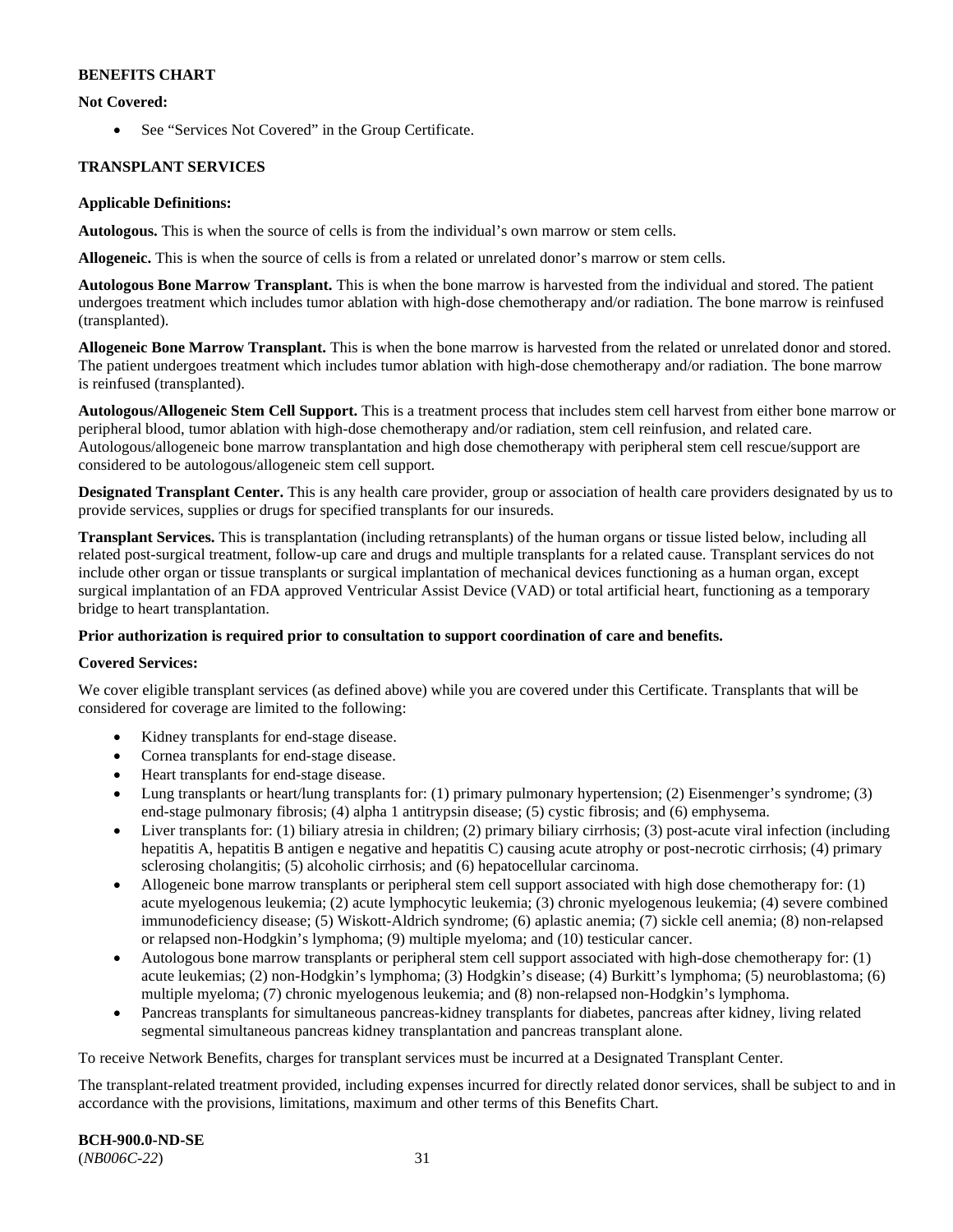Medical and hospital expenses of the donor are covered only when the recipient is an insured and the transplant and directly related donor expenses have been prior authorized for coverage. Treatment of medical complications that may occur to the donor are not covered. Donors are not considered insureds, and are therefore not eligible for the rights afforded to insureds under the Group Certificate.

The list of eligible transplant services and coverage determinations are based on established medical policies, which are subject to periodic review and modifications by the medical director.

| <b>Network Benefits</b>                          | <b>Non-Network Benefits</b>                             |
|--------------------------------------------------|---------------------------------------------------------|
| See Network Inpatient Hospital Services benefit. | See Non-Network Inpatient Hospital Services<br>benefit. |

### **Transplant travel benefit for Network Benefits**

We may provide travel and lodging when an insured needs a transplant and a designated transplant center is greater than 100 miles from the insured's primary residence.

This benefit is subject to our medical policies (medical coverage criteria). Coverage criteria are available by calling Member Services, or logging on to your "*my*HealthPartners" account a[t healthpartners.com.](http://healthpartners.com/)

When submitting receipts for travel and lodging, the insured will need to attach a letter explaining that the receipts are in conjunction with an authorized organ or bone marrow transplant and include the recipient's name and member ID number or complete a Lodging and Travel Claim form with the receipts.

| <b>Network Benefits</b>                                                                                                                                                                                                                                  | <b>Non-Network Benefits</b> |
|----------------------------------------------------------------------------------------------------------------------------------------------------------------------------------------------------------------------------------------------------------|-----------------------------|
| Transplant travel benefits are covered under the<br>Network transplant services benefit.                                                                                                                                                                 | No coverage.                |
| Expenses for travel and lodging for the insured (the<br>transplant recipient) and one adult companion, or up<br>to two companions for a transplant recipient that is a<br>minor dependent, may be covered up to a maximum<br>of \$10,000 per transplant. |                             |
| Lodging coverage is limited to \$100 per day.                                                                                                                                                                                                            |                             |

### **Not Covered:**

- We consider the following transplants to be investigative and do not cover them: surgical implantation of mechanical devices functioning as a permanent substitute for human organ, non-human organ implants and/or transplants and other transplants not specifically listed in this Benefits Chart.
- See "Services Not Covered" in the Group Certificate.